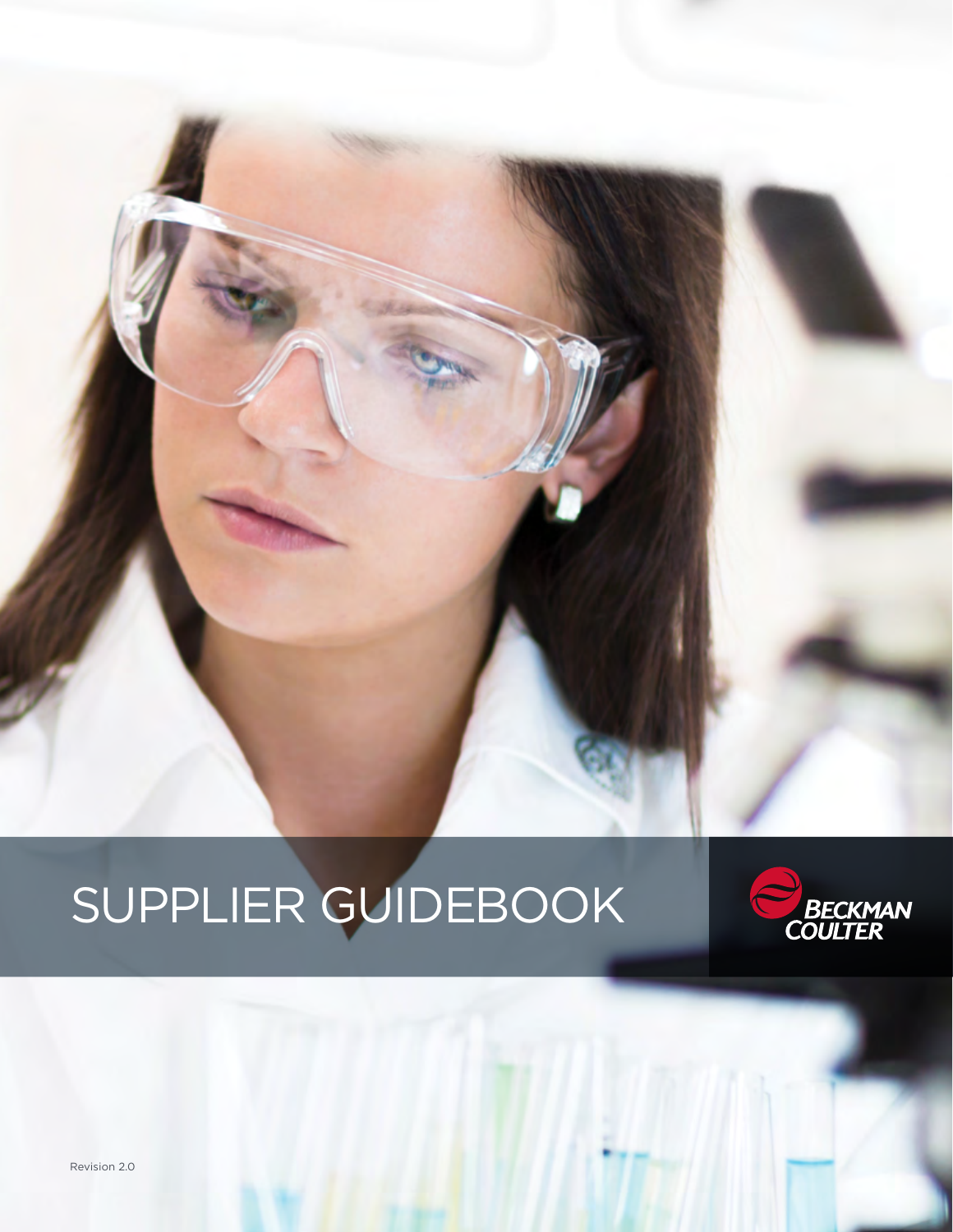# **CONTENTS**

# 

| r reprictary, companies in the companies of the companies of the communication and the communication and the c |  |
|----------------------------------------------------------------------------------------------------------------|--|
|                                                                                                                |  |
|                                                                                                                |  |
|                                                                                                                |  |
|                                                                                                                |  |
|                                                                                                                |  |
|                                                                                                                |  |
|                                                                                                                |  |
|                                                                                                                |  |

# 

| 01. بستين بين المستندر المستندر المستندر المستندر المستندر المستندر المستندر المستندر المستندر المستندر المستندر المستندر المستندر المستندر المستندر المستندر المستندر المستندر المستندر المستندر المستندر المستندر المستندر ا |  |
|--------------------------------------------------------------------------------------------------------------------------------------------------------------------------------------------------------------------------------|--|
|                                                                                                                                                                                                                                |  |
|                                                                                                                                                                                                                                |  |
|                                                                                                                                                                                                                                |  |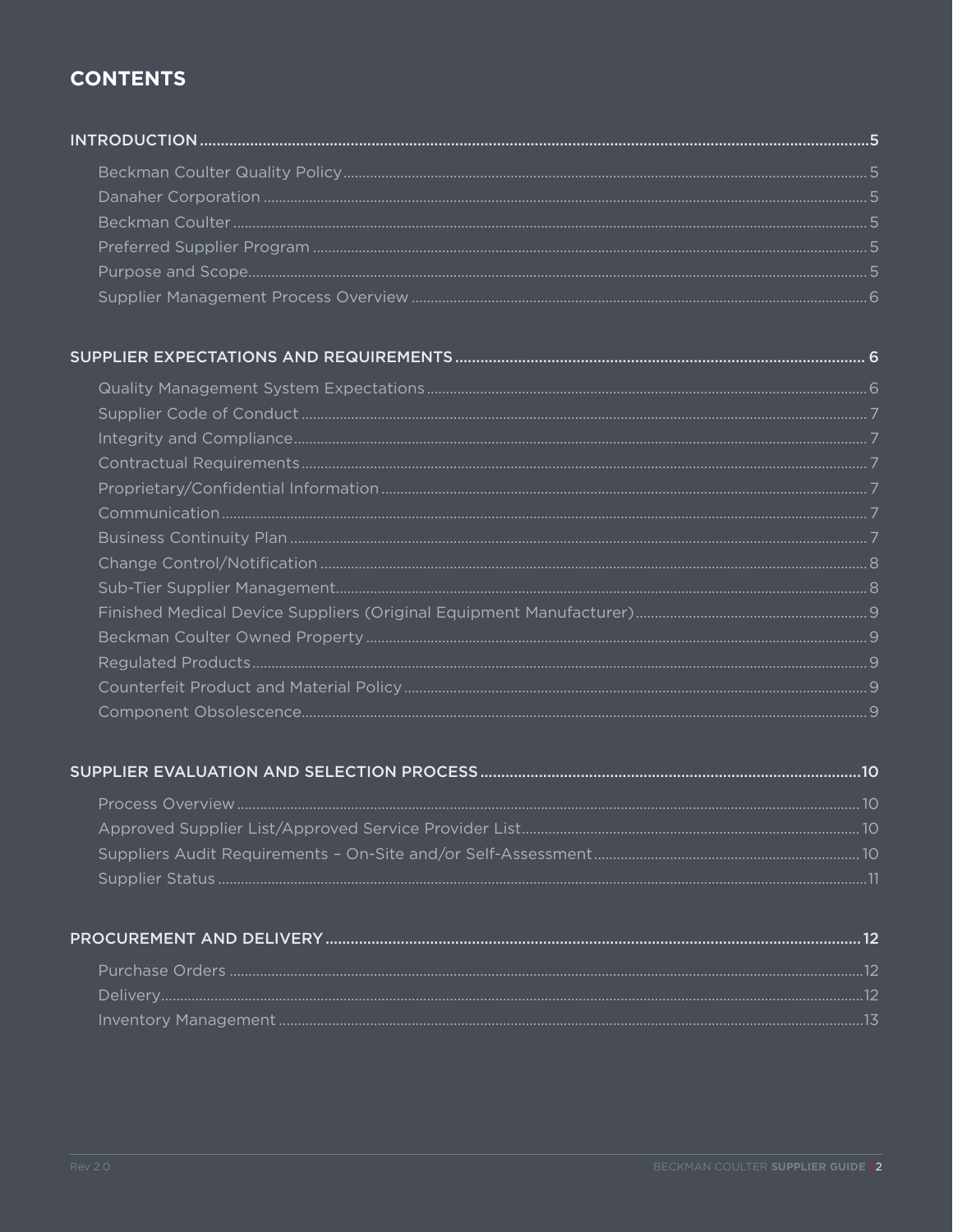|--|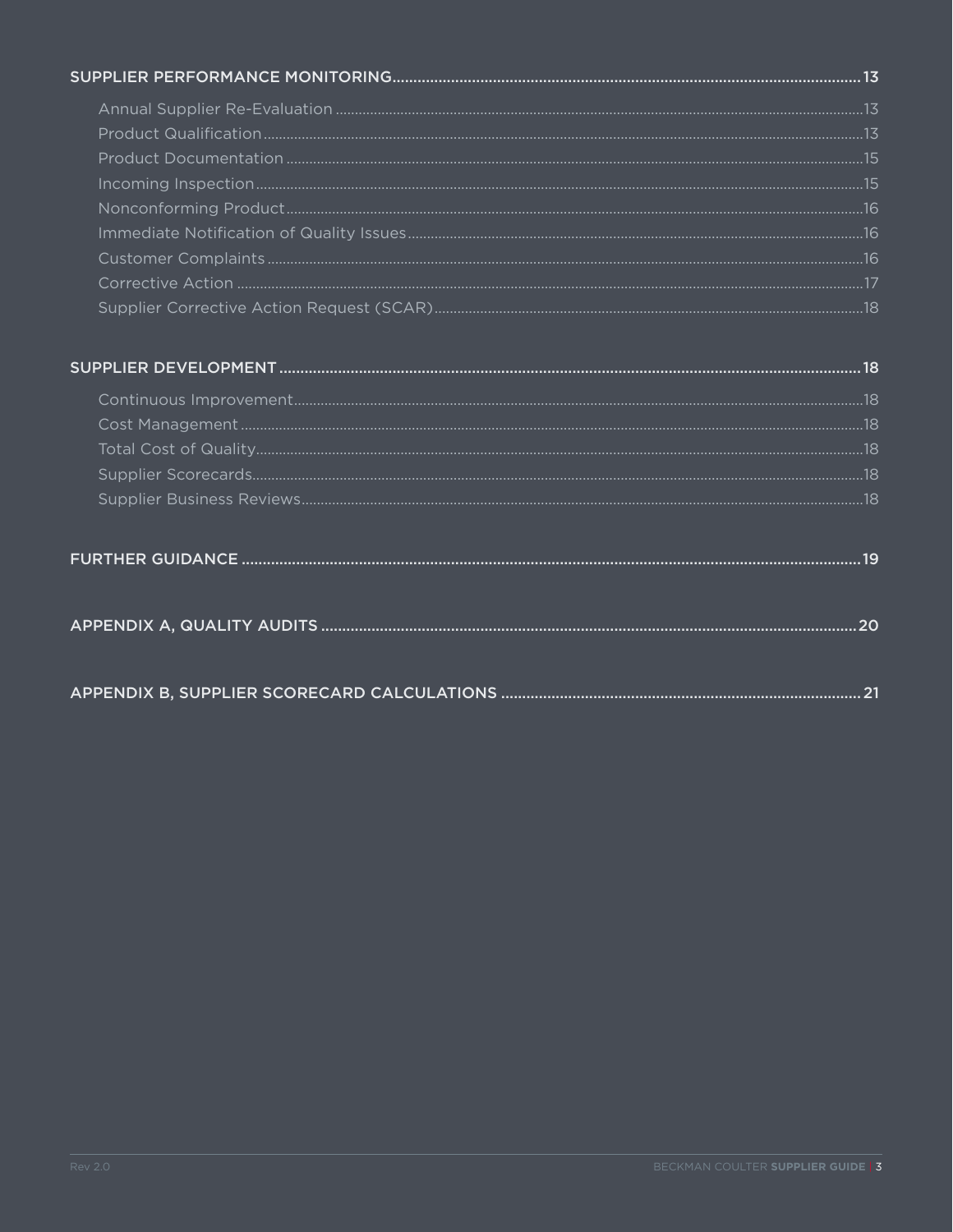

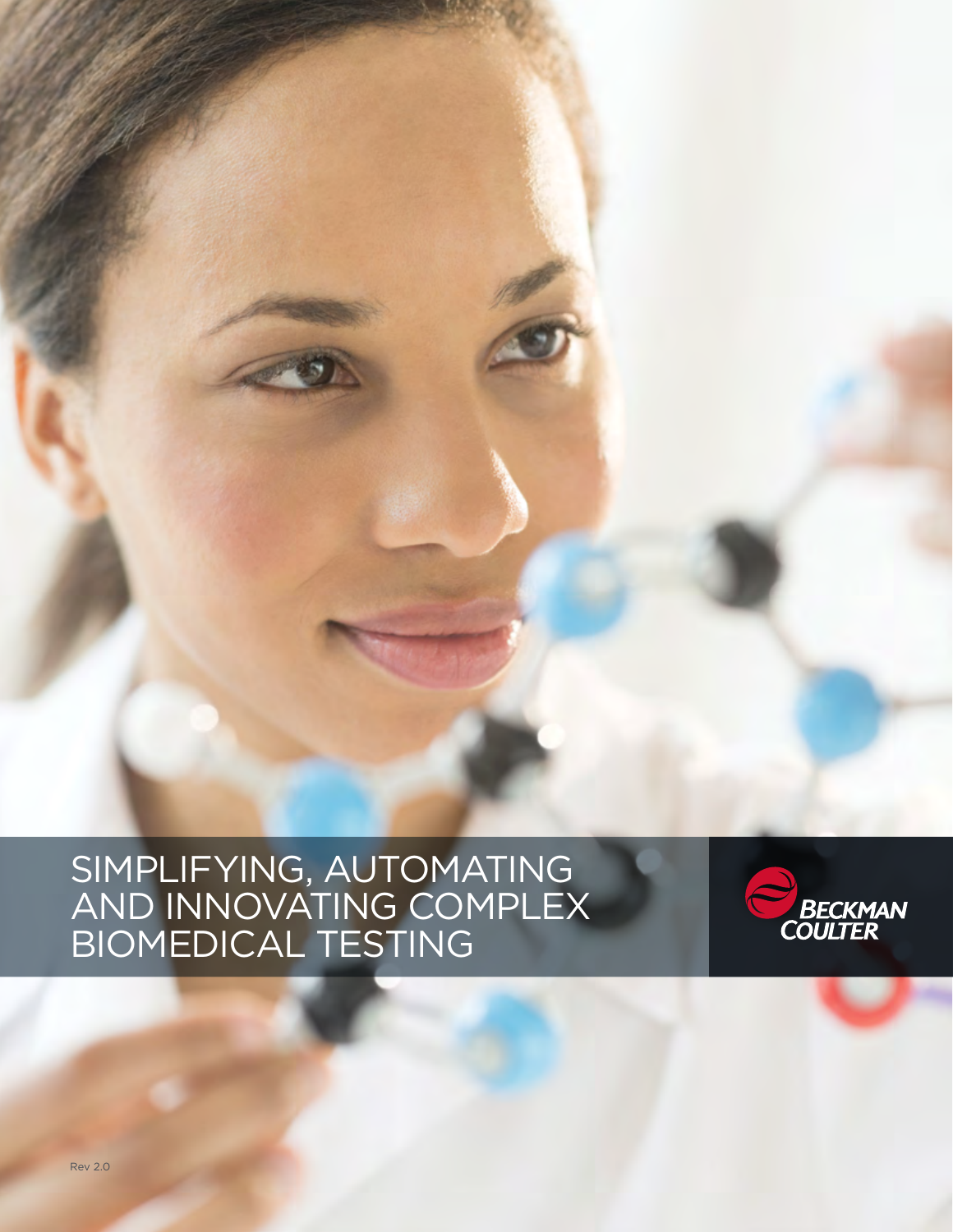# <span id="page-4-0"></span>**INTRODUCTION**

## <span id="page-4-1"></span>**Beckman Coulter Quality Policy**

**Quality** is the single most important function of every Beckman Coulter employee.

**Quality** means: Always striving for excellence

- > Meeting or exceeding our customers' expectations
- > Complying with regulatory requirements
- > Maintaining an effective quality management system
- > Continuously improving

**Quality** leadership is essential to industry leadership.

#### <span id="page-4-2"></span>**Danaher Corporation**



Danaher is a global science and technology innovator committed to helping customers solve complex challenges and improving quality of life around the world. Beckman Coulter is a Danaher Operating Company.

#### [www.danaher.com](http://www.danaher.com)

#### <span id="page-4-3"></span>**Beckman Coulter**

Beckman Coulter is a global provider of biomedical testing systems and related products that simplify and automate laboratory processes. The company's instruments and chemistries are used in all areas of the biomedical testing continuum: patient care, translational solutions, and research and development. From complex DNA sequencing to simple one-use diagnostic screening kits, Beckman Coulter's products are utilized in every phase of the battle against disease.

Beckman Coulter develops, manufactures and markets products that simplify, automate and innovate complex biomedical testing. Our diagnostic systems are found in hospitals and other critical care settings around the world and produce information used by physicians to diagnose disease, make treatment decisions and monitor patients. Scientists use our life science research instruments to study complex biological problems including causes of disease and potential new therapies or drugs. Hospital laboratories are our core clinical diagnostic customers. Our life science customers include pharmaceutical and biotechnology companies, universities, medical schools and research institutions. For more than 75 years, our products have been making a difference in peoples' lives by improving the productivity of medical professionals and supplying critical information for improving patient health and reducing the cost of care. Beckman Coulter employs approximately 10,000 people throughout the world and has an installed base of more than 275,000 clinical and research systems operating in laboratories around the world.

#### [www.beckmancoulter.com](http://www.beckmancoulter.com)

#### <span id="page-4-4"></span>**Preferred Supplier Program**

Beckman Coulter offers a preferred supplier program whereby companies that meet quality, delivery and cost performance requirements, align with the strategic needs of the business and support competitive commercial terms are selected as a targeted partner for Beckman Coulter's global supply base consolidation efforts and product development initiatives. Preferred suppliers gain access to Beckman Coulter business units and introduction to other Danaher businesses as a result of their performance. Preferred suppliers are also targeted for participation in training and development opportunities offered by Beckman Coulter and Danaher across multiple technical & operational disciplines.

#### <span id="page-4-5"></span>**Purpose and Scope**

The Supplier Guidebook has been developed as a reference document for our material and service supply base to provide an overview of Beckman Coulter's Global approach to Supplier Quality Management. The approach outlined in this document is not only best practices but expectations of our suppliers that we choose to align with in long term, mutually beneficial partnerships. We encourage our suppliers to share this with their team members and refer to it often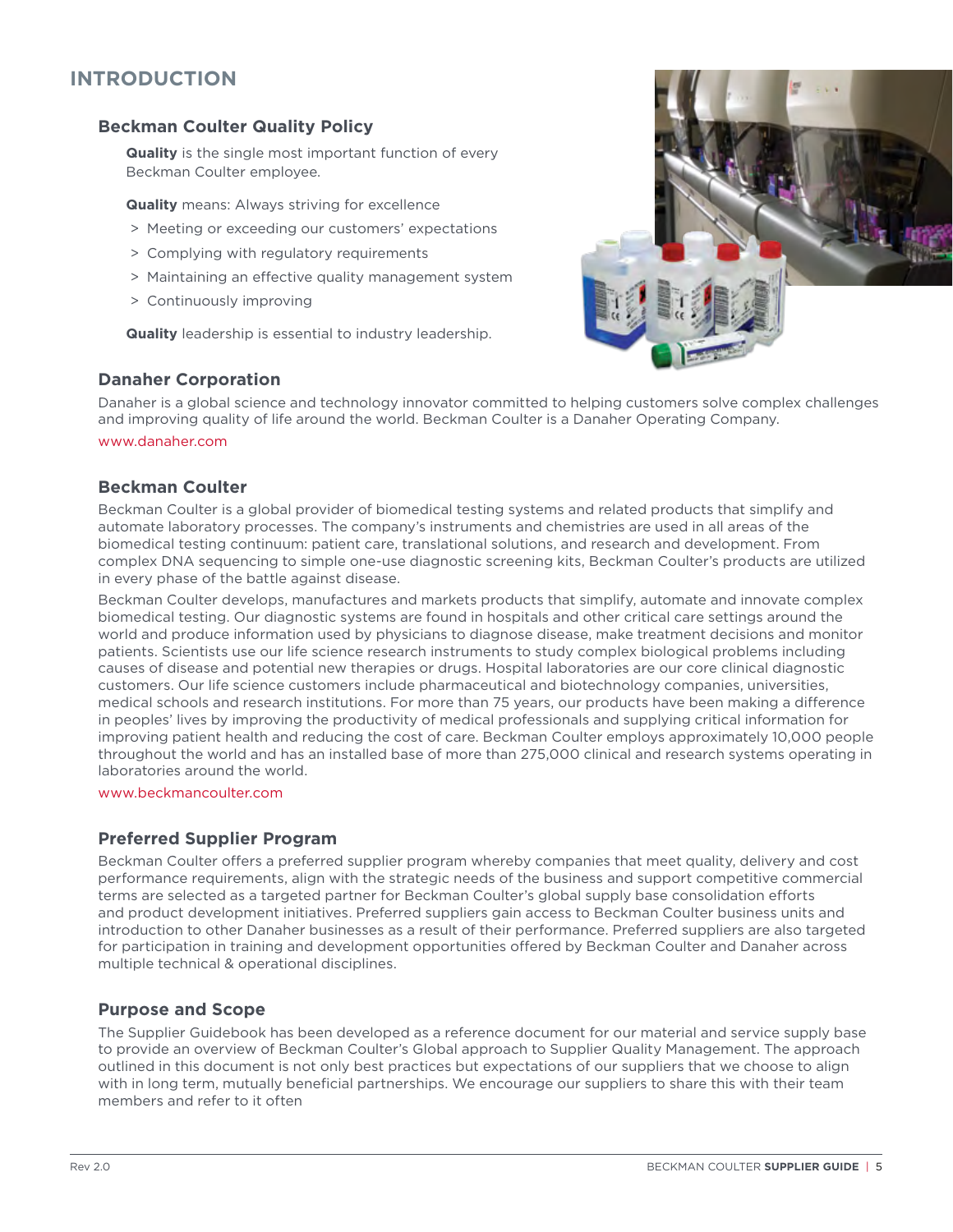# <span id="page-5-0"></span>**Supplier Management Process Overview**

The Global Supplier Quality Management organization at Beckman Coulter strives for excellence throughout our material and service supply base. For our organization, this means choosing to partner with the right suppliers by performing rigorous qualification and subsequent monitoring of supplier performance. Our goal is to collaborate with suppliers, to develop processes that deliver outstanding quality and performance. To help us obtain these goals, the organization has put significant effort into the development of our Supplier Quality Management process which provides a structured framework for the control of supplier's products. This process will help to ensure:

- > Products sourced by Beckman Coulter are compliant with applicable business and regulatory requirements. Product is defined as service, software, direct materials (items on the Bill of Materials and processed materials), in-direct materials (non-BOM materials that can impact the finished device performance).
- > Consistency across Beckman Coulter supply base regarding quality and business expectations
- > Pursuit of continuous improvement



# <span id="page-5-1"></span>**SUPPLIER EXPECTATIONS AND REQUIREMENTS**

# <span id="page-5-2"></span>**Quality Management System Expectations**

Beckman Coulter expects its supplier partners to have an effective and documented quality management system, to ensure that customer needs and expectations are met. We expect Current Good Manufacturing Practice (cGMP) as stated in Title 21 of the Code of Federal Regulations, Part 820, to be followed and practiced where applicable. Formal registration is highly preferred, for example ISO 9001, ISO 13485, or equivalent.

| Expectation:          | Suppliers will have a documented Quality Management System per cGMP.                              |
|-----------------------|---------------------------------------------------------------------------------------------------|
| <b>Best Practice:</b> | Suppliers should maintain a relevant industry certificate, for example, ISO 9001 or<br>ISO 13485. |

Beckman Coulter expects our supply chain partners to embrace a sound quality management system and to work with us in a spirit of trust, cooperation, and teamwork. Individual Beckman Coulter plants may establish additional quality system expectations while recognizing that each Beckman Coulter plant has unique customer requirements. At a minimum, the supplier will establish, document, implement, and maintain a quality management system and continually improve its effectiveness. You are encouraged to discuss this guidebook and any additional site expectations with your site specific Beckman Coulter procurement and quality representative.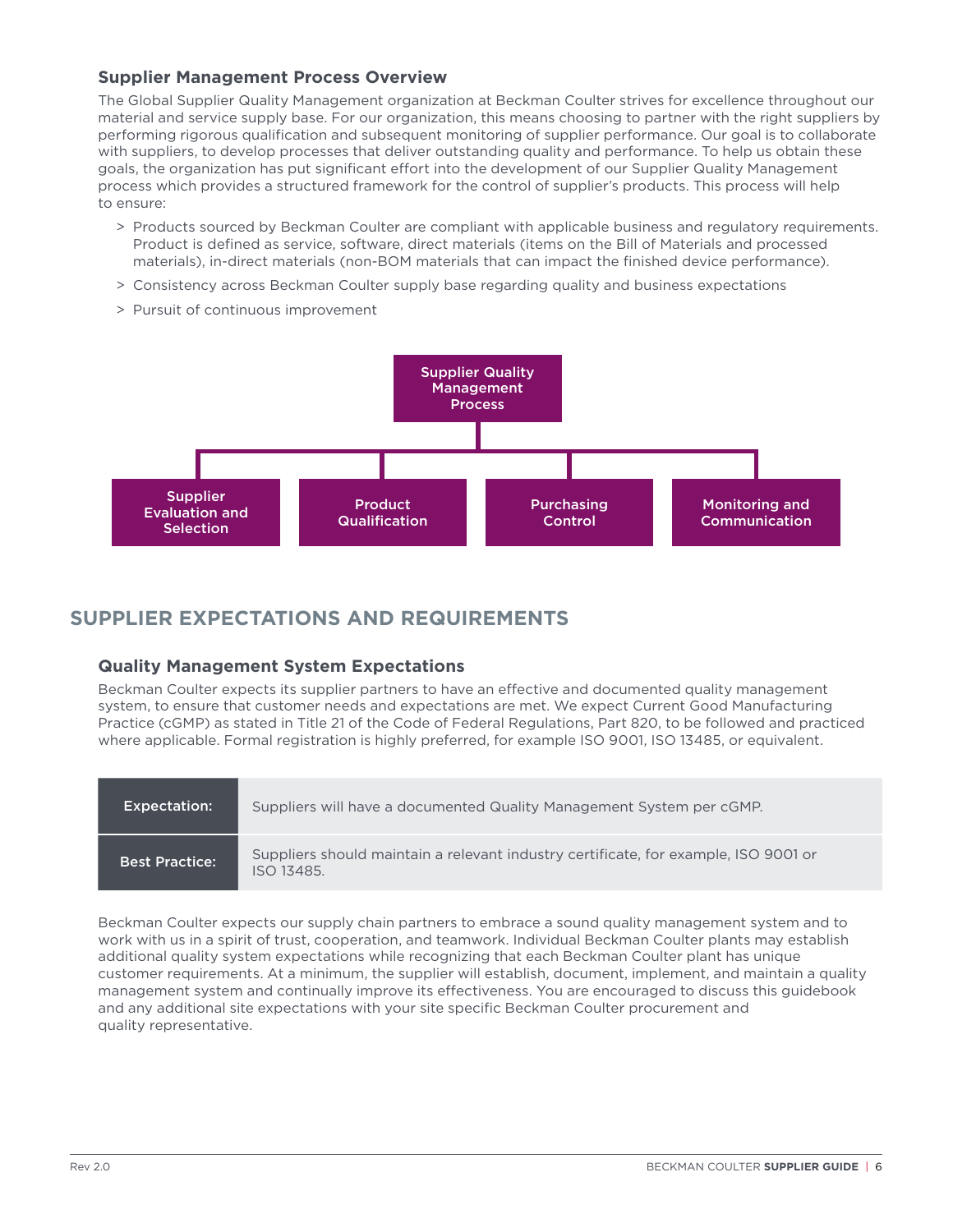| <b>Expectation:</b>   | Suppliers will have an active continuous improvement process.                                                            |
|-----------------------|--------------------------------------------------------------------------------------------------------------------------|
| <b>Best Practice:</b> | Suppliers should deploy an industry recognized continuous improvement program<br>(e.g. Six-Sigma DMAIC, Lean Six-Sigma). |

Suppliers are expected to perform a self-evaluation to identify and resolve gaps to the guidelines in this guidebook. An evaluation of the guidelines with your supply chain should also be completed. Your Beckman Coulter Supplier Quality representative may assist with any questions or guidance you may have in completing this evaluation.

# <span id="page-6-0"></span>**Supplier Code of Conduct**

The Danaher Supplier Code of Conduct is located on the Danaher website, [www.danaher.com/suppliers](http://www.danaher.com/suppliers). Suppliers are to comply with the code of conduct, and are to register on the Danaher website.

# <span id="page-6-1"></span>**Integrity and Compliance**

Refer to [www.danaher.com/how-we-work/integrity-and-compliance](http://www.danaher.com/how-we-work/integrity-and-compliance).

# <span id="page-6-2"></span>**Contractual Requirements**

As included in the terms and conditions of Beckman Coulter Purchase Orders, acceptance of a Beckman Coulter purchase order constitutes acceptance of the requirements of the purchase order terms and conditions. In addition to the requirements contained in the purchase order terms and conditions, Beckman Coulter will execute a Supply Agreement or Quality Agreement with key suppliers. A Supply Agreement is a specific type of contract which defines terms and conditions under which Beckman Coulter will conduct business with a supplier, including responsibilities for quality. A Quality Agreement is a legal binding agreement which defines the supplier's quality responsibilities under which Beckman Coulter will conduct business with a supplier. Suppliers are expected to discuss and understand the specific applicability of these requirements with the Beckman Coulter representatives in order to make effective business decisions. Refer to the Beckman Coulter Purchase Order for the Beckman Coulter Standard Terms and Conditions of Purchase.

# <span id="page-6-3"></span>**Proprietary/Confidential Information**

Suppliers shall consider all Beckman Coulter engineering drawings / specifications related to purchase order and requests for quotations as proprietary information. These include, but are not limited to sample parts, sketches, drawings, software and specifications. All such items shall remain the property of Beckman Coulter. The supplier shall treat all such information and property as confidential unless otherwise agreed in writing from the Beckman Coulter representative. Suppliers may be required to sign Non-Disclosure Agreements (NDA) depending on the level of engagement required.

# <span id="page-6-4"></span>**Communication**

Open communication between Beckman Coulter and suppliers is integral to a successful relationship. Both sides must be willing to collaborate at all levels. While the discussions around new product or service development, continuous improvement, business strategies, technical roadmaps, quality data and other business points will include cross-functional representation from both sides. It is an expectation that any communication regarding Beckman Coulter products will include either a Supplier Quality or Procurement representative from Beckman Coulter.

While many discussions are expected to take place throughout the supplier-customer relationship, suppliers shall not make changes to specifications or processes without prior written approval from Beckman Coulter.

# <span id="page-6-5"></span>**Business Continuity Plan**

Suppliers are highly recommended to have a disaster recovery plan that identifies the actions supplier will take to assure its ability to deliver an uninterrupted supply of products, material, and/or services in the event a disaster occurs. If requested by Beckman Coulter, supplier will submit a copy of its plan to Beckman Coulter for Beckman Coulter's review and comments.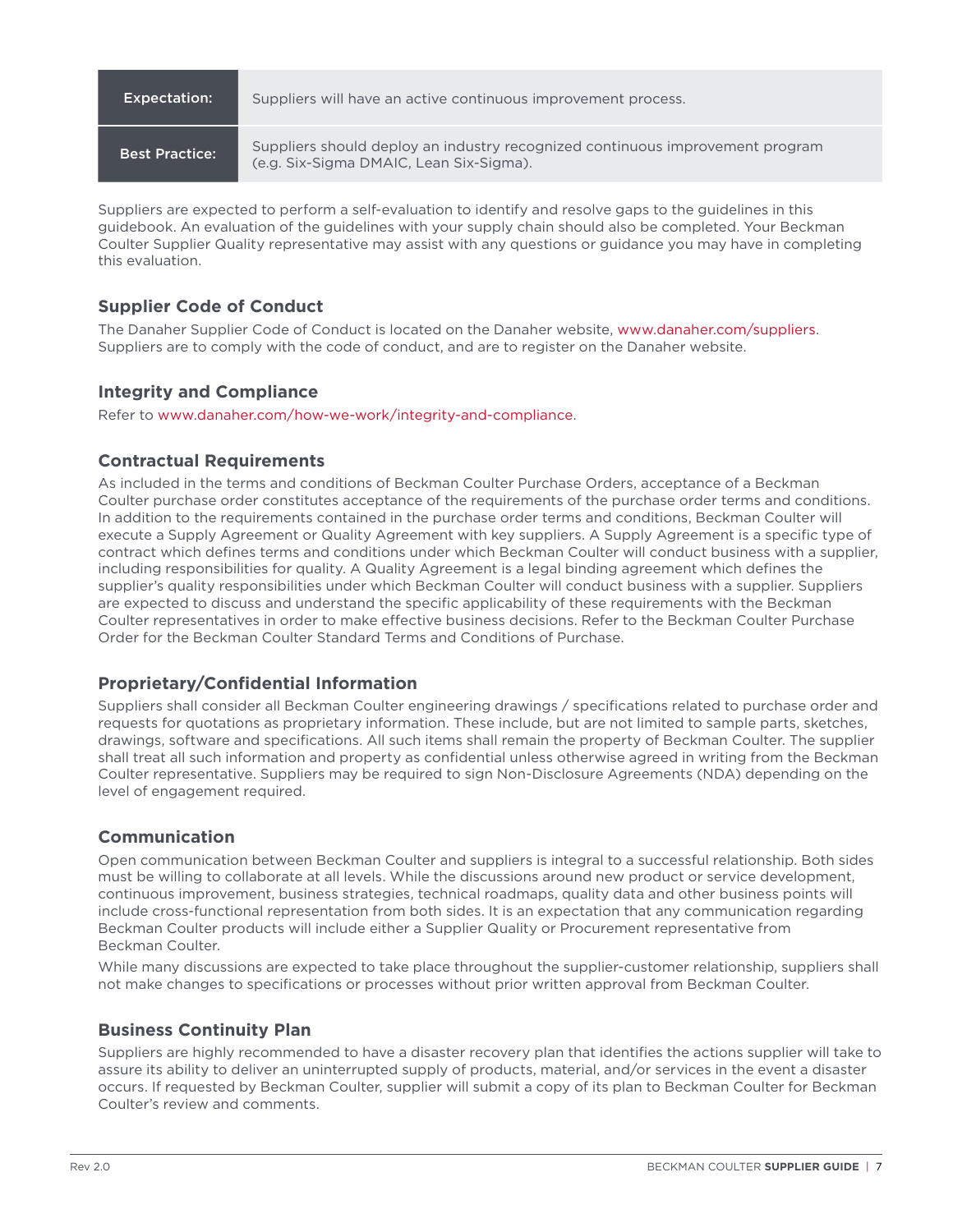# <span id="page-7-0"></span>**Change Control / Notification**

A supplier shall not make any changes to a specification, requirement, or process for supplied products without notifying the applicable Beckman Coulter representative in advance. No changes to products shall be made without obtaining written approval from the applicable Beckman Coulter representative. The Beckman Coulter representative shall be considered, at a minimum, to be the purchasing agent noted on the affected purchase order unless otherwise prescribed by the individual Beckman Coulter plant. The Beckman Coulter Supplier Quality representative should also be included in change communications.

Proposed supplier changes shall adhere to the terms and conditions applicable to every purchase order. Notice is to be made at least 180 days before implementing the changes. The notification shall include, at minimum, the affected Beckman Coulter products, the change information, date when change is expected to be implemented, Beckman Coulter purchase order number(s) affected, and impact upon any pending deliveries. Examples of information to be included in the change notification are; equipment/process and/or product validations, first article reports, cost impact evaluation, revised certificate of analysis/conformance, etc. BEC Supplier Change Notification Form GLB-QS-TMP-0172 is used to communicate a Supplier Change Notification and is available from the applicable Beckman Coulter representative.

| <b>Expectation:</b>   | Suppliers will not make any unapproved changes, and will notify Beckman Coulter of<br>proposed changes at least 180 days before making the changes. |
|-----------------------|-----------------------------------------------------------------------------------------------------------------------------------------------------|
| <b>Best Practice:</b> | Suppliers should use the Supplier Change Notification form GLB-QS-TMP-0172 or<br>similar format.                                                    |

Changes requiring notification include those that impact:

- > Form, fit or function
- > Material or specified supplier
- > Manufacturing location, equipment, processes, test or inspection requirements
- > Beckman Coulter (BEC) branded finished goods and OEM products
- > Quality System registration, certificate of analysis or conformance

# <span id="page-7-1"></span>**Sub-Tier Supplier Management**

Suppliers are expected to maintain qualifications for sub-tier suppliers and the products purchased through them. It is the Supplier's responsibility to ensure and control the quality of all materials that are purchased to manufacture products for Beckman Coulter. Suppliers will manage sub-tier suppliers with controls commensurate with those Beckman Coulter applies to direct suppliers. Suppliers are responsible to ensure that product manufactured utilize only authentic, conforming and specified material requirements as stipulated in the bill of materials. Prior to implementing changes, including changes requested by sub-tier suppliers, Suppliers must notify Beckman Coulter (see Change Control / Notification section of this guidebook).

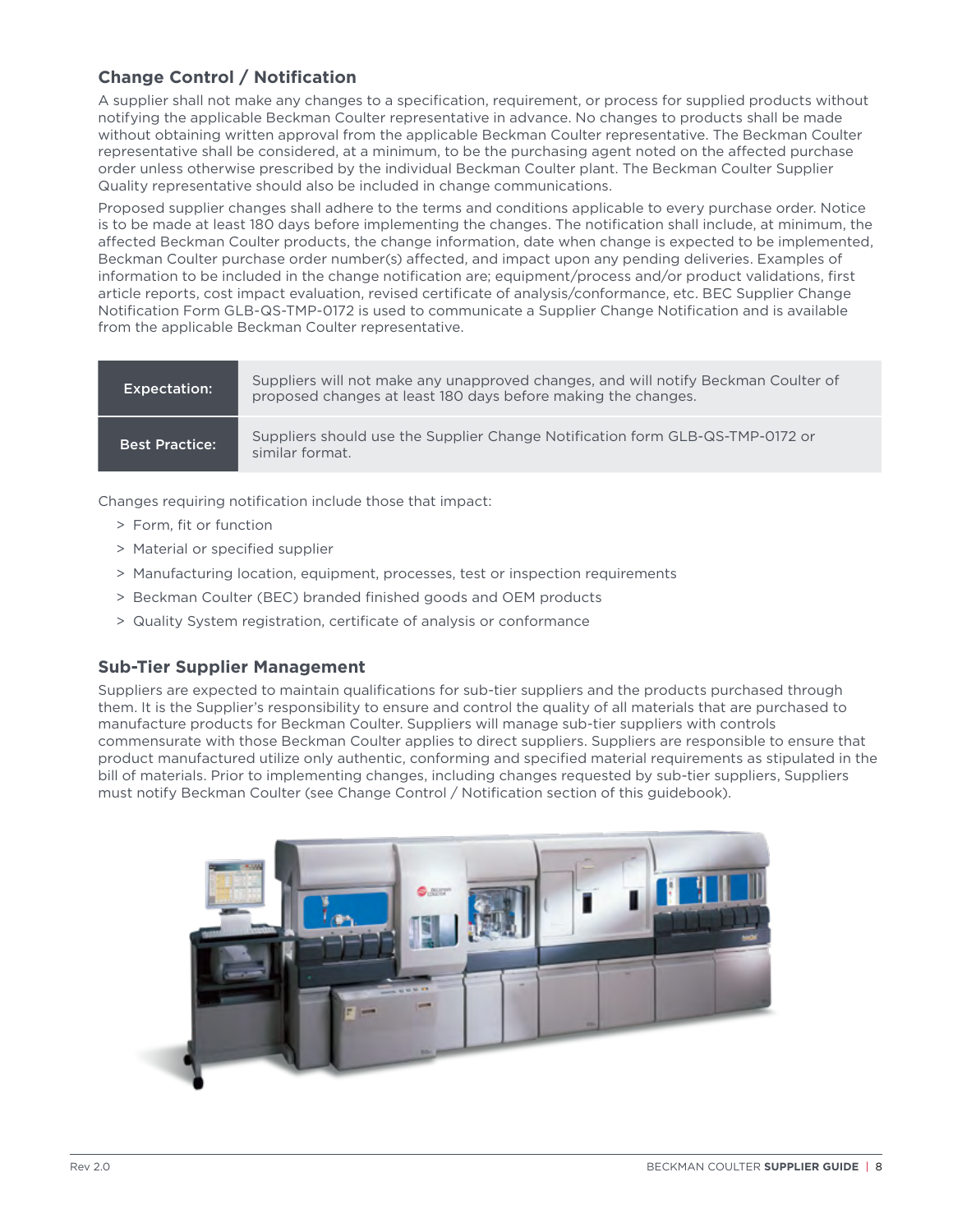# <span id="page-8-0"></span>**Finished Medical Device Suppliers (Original Equipment Manufacturer)**

In addition to expectations stated throughout this guidebook, suppliers of finished medical devices suppliers may have responsibilities for the following:

- > Design Control Process initiation (Design History File/Device Master Record), verification/validation activities and maintenance
- > Product Literature and Labeling labeling requirements and Instructions For Use (IFU)
- > Product Approval clinical requirements and regulatory submissions/approvals/maintenance
- > Post-Market external event reporting, complaint handling and device tracking

Specific responsibilities and requirements are defined in applicable agreements depending upon the nature of the supplier relationship.

#### <span id="page-8-1"></span>**Beckman Coulter Owned Property**

Suppliers shall exercise care with all Beckman Coulter supplied property including tooling, materials, intellectual property, reusable containers and other items purchased, furnished, charged to, or paid for by Beckman Coulter, while it is under the supplier's control or being used by the supplier or its supply chain. The supplier shall assure such items are identified, protected, verified, and maintained to ensure expected operating performance. The supplier is to provide equipment maintenance and calibration information when requested. Where any such item becomes lost, damaged, or otherwise found to be unsuitable for the intended use, the supplier shall record and report the information to Beckman Coulter. The supplier will not dispose any of Beckman Coulter's property without prior written approval.

#### <span id="page-8-2"></span>**Regulated Products**

Products supplied to Beckman Coulter will meet the requirements of country, federal, state and local environmental regulations. Regulations that restrict the use of certain products include, but are not limited to, the RoHS Directive, the REACH Regulation, Conflict Minerals (Dodd-Frank Act), Waste Electrical and Electronic Equipment (WEEE), and Global Harmonization System (GHS). Therefore, suppliers shall have knowledge of, and inform Beckman Coulter of, restricted and regulated products that are used to manufacture, process, or package products. Additional information is to be provided by the supplier when requested by Beckman Coulter, to ensure compliance to these requirements.

#### <span id="page-8-3"></span>**Counterfeit Product and Material Policy**

Beckman Coulter prohibits the use of counterfeit product. A counterfeit part is a suspect part that is a copy or substitute without legal right or authority to do so or one whose material, performance, or characteristics are knowingly misrepresented by a supplier in the supply chain. The supplier have processes in place to ensure that all materials and products are not counterfeit and adhere to Beckman Coulter specifications and requirements. If supplier becomes aware of suspected counterfeit product, Beckman Coulter will be immediately notified.

Expectation: Suppliers are to ensure that all materials and products are not counterfeit and adhere to Beckman Coulter specifications and requirements.

Suppliers are to notify Beckman Coulter immediately if they become aware of suspected counterfeit product

#### <span id="page-8-4"></span>**Component Obsolescence**

Beckman Coulter expects suppliers to have an effective component obsolescence program to avoid shipment disruptions. In the event that product or material used in Beckman Coulter product is identified as becoming obsolete, the supplier is to communicate immediately with Beckman Coulter with written notification. The supplier and Beckman Coulter will work together to identify acceptable alternatives for the discontinued item.

Expectation:

Suppliers will have an effective component obsolescence program.

Suppliers will communicate immediately with written notification if product or material used in Beckman Coulter product is identified as becoming obsolete.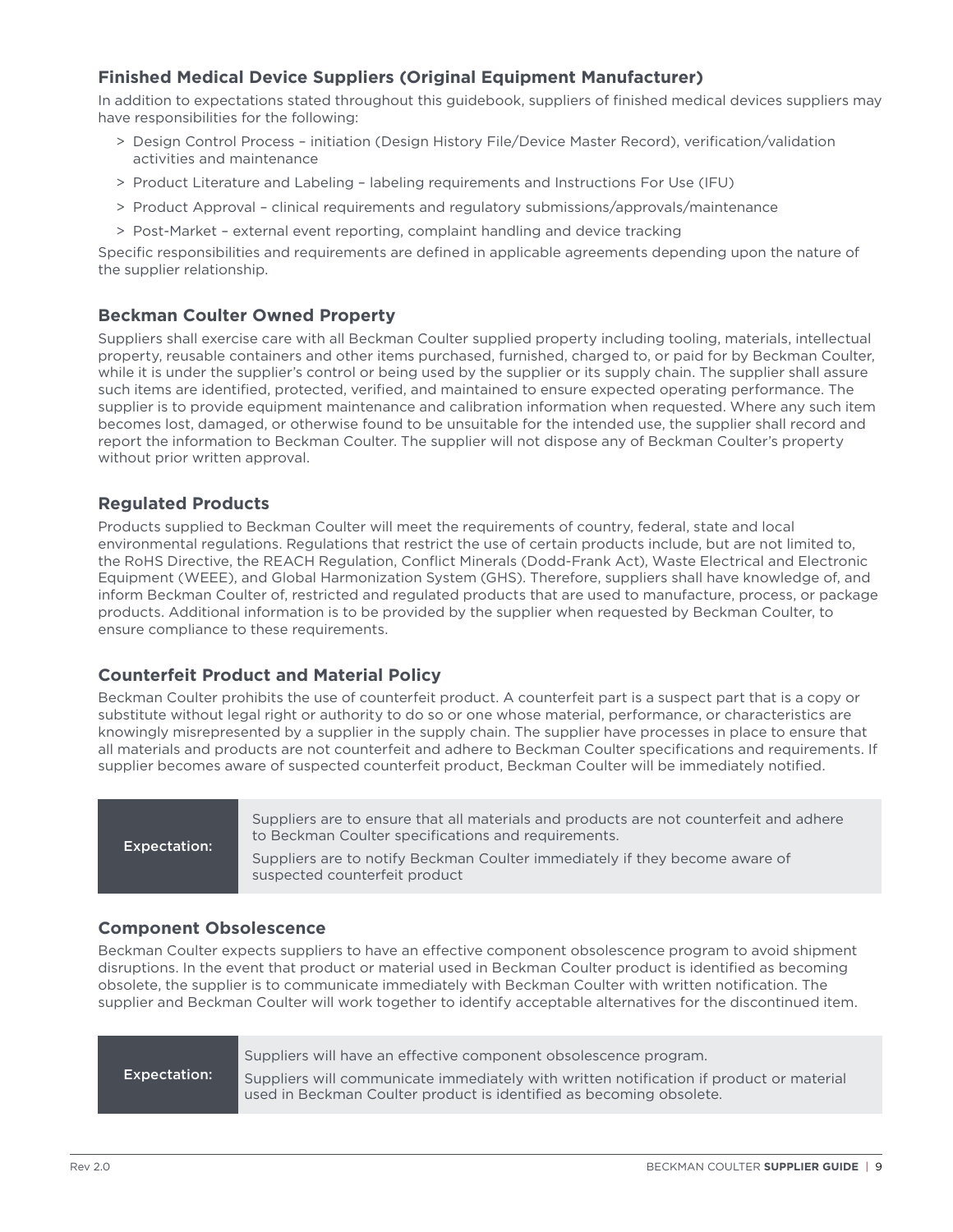# <span id="page-9-0"></span>**SUPPLIER EVALUATION AND SELECTION PROCESS**

#### <span id="page-9-1"></span>**Process Overview**

Beckman Coulter Suppliers are selected after a thorough review and evaluation of

- > Overall business health (for example, Dun and Bradstreet report)
- > Quality Management System, using ISO 9001 and 13485 as the preferred standards
- > Approach to customer service which includes provision of 100% conforming product and on time delivery
- > Ability to provide products that meet Beckman Coulter's requirements
- > Continuous improvement capabilities which result in improved quality and supplier productivity
- > Total cost including the cost of quality
- > Strategic alignment, partnering with suppliers on development projects
- > Planning method and inventory policy

We are committed to partnering with suppliers whose core values, industry expertise and business interests align with those of Beckman Coulter. While we are committed to long-term strategic relationships, past business does not always guarantee future business. The method utilized at Beckman Coulter to select suppliers involves a tollgate phased approach to drive full evaluation, risk identification and risk mitigation. Upon completion of the supplier selection, the chosen supplier is added to the Approved Supplier List (ASL) or Approved Service Provider List (ASPL).

Beckman Coulter may request supplier to submit to a 3rd party financial assessment. If contacted by a 3rd party for financial information without a direct request prior from Beckman Coulter, supplier should contact their Beckman Coulter procurement representative to verify the 3rd party requestor prior to submitting any company information. Failure to comply with Beckman Coulter's request for financial assessment will impact supplier standing with Beckman Coulter.

# <span id="page-9-2"></span>**Approved Supplier List/Approved Service Provider List**

All suppliers of Beckman Coulter must be assessed and approved by Supplier Quality before being added to the ASL or ASPL. Each Beckman Coulter supplier is required to maintain an effective quality system. The quality assessment process at Beckman Coulter has been developed based on the ISO-9001 standard and may include a Self-Assessment and/or On-site Audit.

Once Supplier Quality has determined the supplier meets the necessary requirements, they will add the Supplier to the ASL or ASPL and include the supplier's name, manufacturing location and other relevant information. It should be noted that if a supplier has multiple locations, Beckman Coulter may require a quality assessment of each location that will be supplying Beckman Coulter sites with products and that each location will have a separate entry on the ASL or ASPL.

#### <span id="page-9-3"></span>**Suppliers Audit Requirements – On-Site and/or Self-Assessment**

The supplier planning process includes evaluations of the supplier's capabilities to determine if the supplier can achieve procurement, technical, and quality requirements.

- > Procurement: Verification that the supplier has adequate financial resources and sound business integrity and ethics. Suppliers may be evaluated for financial resources, capacity for growth, ability to meet schedules, experience in the area being evaluated, and cost. Refer to the Danaher Supplier Code of Conduct and Danaher Integrity and Compliance sections of this guidebook for additional details on these requirements.
- > Technical: Evaluation of the supplier's technical expertise and capability to produce the requested material. Criteria may include assessment of manufacturing environment, measurement capability, manufacturing equipment, engineering staff, experience with manufacture of similar products, ability to obtain raw materials, and specific licensure requirements.

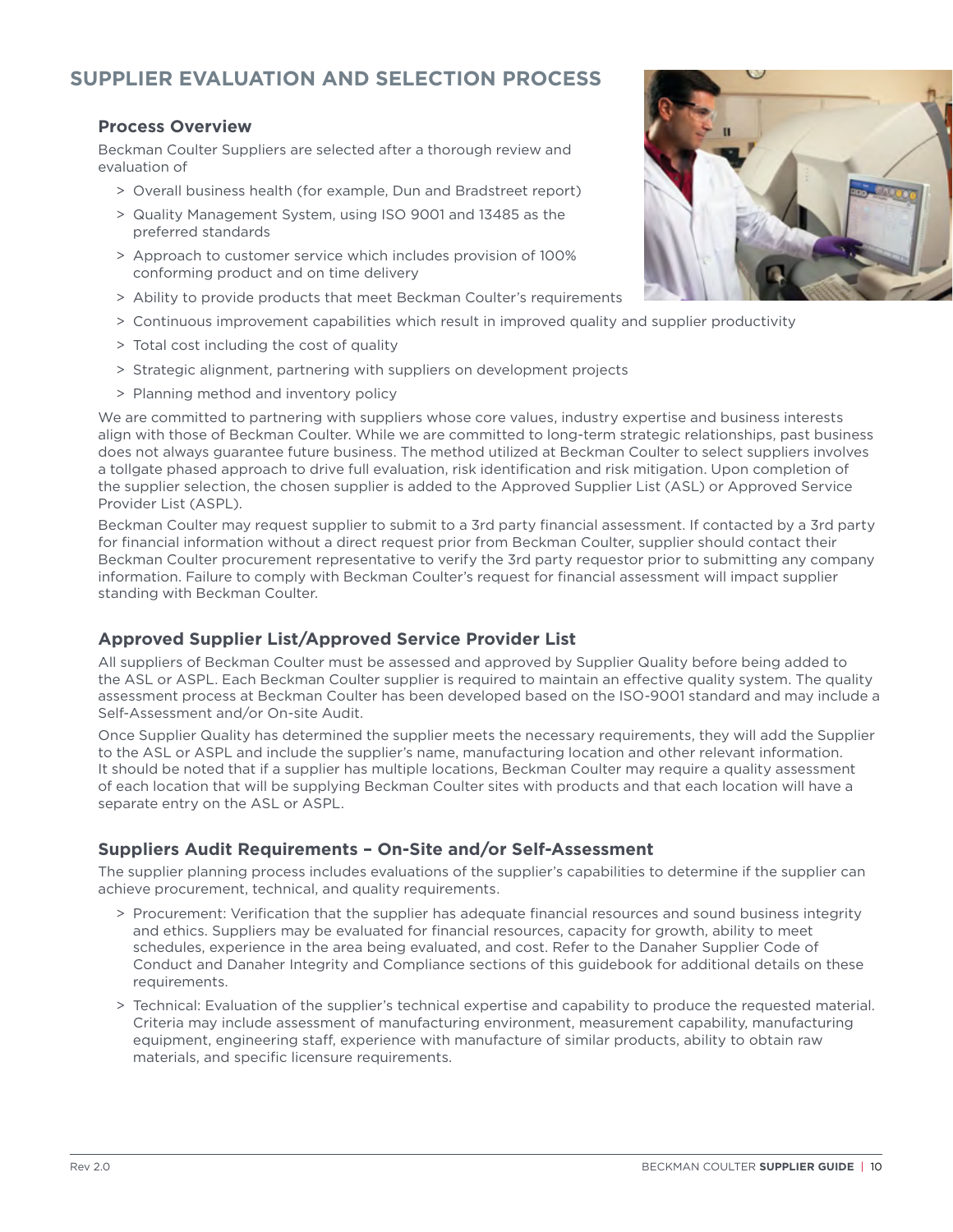> Quality Audit: Evaluation of the material supplier's quality system through a Supplier Self-Assessment and/ or an On-site Audit. The self-assessment serves as an initial document to provide supplier quality system information while an on-site audit allows Beckman Coulter to more completely assess the supplier's quality system. Service providers are assessed based on pre-defined criteria which may include a requirement for an On-site Audit. Quality Audits are scored according to the severity of the finding. Refer to Appendix A for definitions of severity of findings and for audit scoring details.

As part of the supplier management process, the supplier must allow Beckman Coulter to audit their facility annually and in situations which may require a "for cause" audit. Suppliers are expected to be available upon 30 days' notice for a routine audit and within 24 hours for a "for cause" audit. Refer to the Supplier Performance Monitoring section of this guidebook for details. Additionally, Beckman Coulter may request to audit supplier's sub-tier suppliers.

With changes in regulation, some of our suppliers and their sub-tier suppliers may be subject to unannounced audits as required by regulating agencies. These would include suppliers who provide critical or crucial material for use in Beckman Coulter products or processes.

| <b>Expectation:</b> | Suppliers must allow Beckman Coulter to audit their facility annually, upon<br>30 days' notice.          |
|---------------------|----------------------------------------------------------------------------------------------------------|
|                     | Suppliers must allow Beckman Coulter to audit their facility within 24 hours for<br>a "for cause" audit. |

Audit findings are documented on a Supplier Corrective Action Request (SCAR). All audit findings must be addressed by the supplier within the timeframe specified by the auditor. Failure to respond on time may negatively impact the supplier's approval status. Refer to the SCAR section of this guidebook for details.

| <b>Expectation:</b> | Suppliers will respond to audit finding SCARs:<br>> SCAR response to be provided within 30 days of SCAR issue date.<br>> SCAR corrective/preventive action to be provided within 90 days of SCAR issue date. |
|---------------------|--------------------------------------------------------------------------------------------------------------------------------------------------------------------------------------------------------------|
| Best Practice:      | Suppliers will respond to audit finding SCARs:<br>> SCAR response to be provided within 21 days of SCAR issue date.<br>> SCAR corrective/preventive action to be provided within 75 days of SCAR issue date. |

# <span id="page-10-0"></span>**Supplier Status**

Beckman Coulter suppliers will be assigned a qualification status based on the results of the initial Quality Assessment and subsequent re-evaluation process. This status may also be affected by supplier performance throughout the year. The qualification status is as follows:

- > Approved: suppliers who meet Beckman Coulter evaluation and/or selection criteria.
- > Conditionally Approved: suppliers approved with limitations or conditions. Restrictions and/or special monitoring and/or temporary controls may be put in place for a period of time until requirements are met for approved status. An improvement and re-evaluation plan may be created to move the supplier status from Conditionally Approved to Approved.
- > Not Approved: suppliers who do not meet BEC evaluation and/or selection criteria.
- > Inactive: a supplier that is no longer supplying products to Beckman Coulter or that has not supplied products for the most recent 24 months. This supplier will need to be requalified and approved by the Supplier Quality function before Beckman Coulter can purchase products from this supplier.

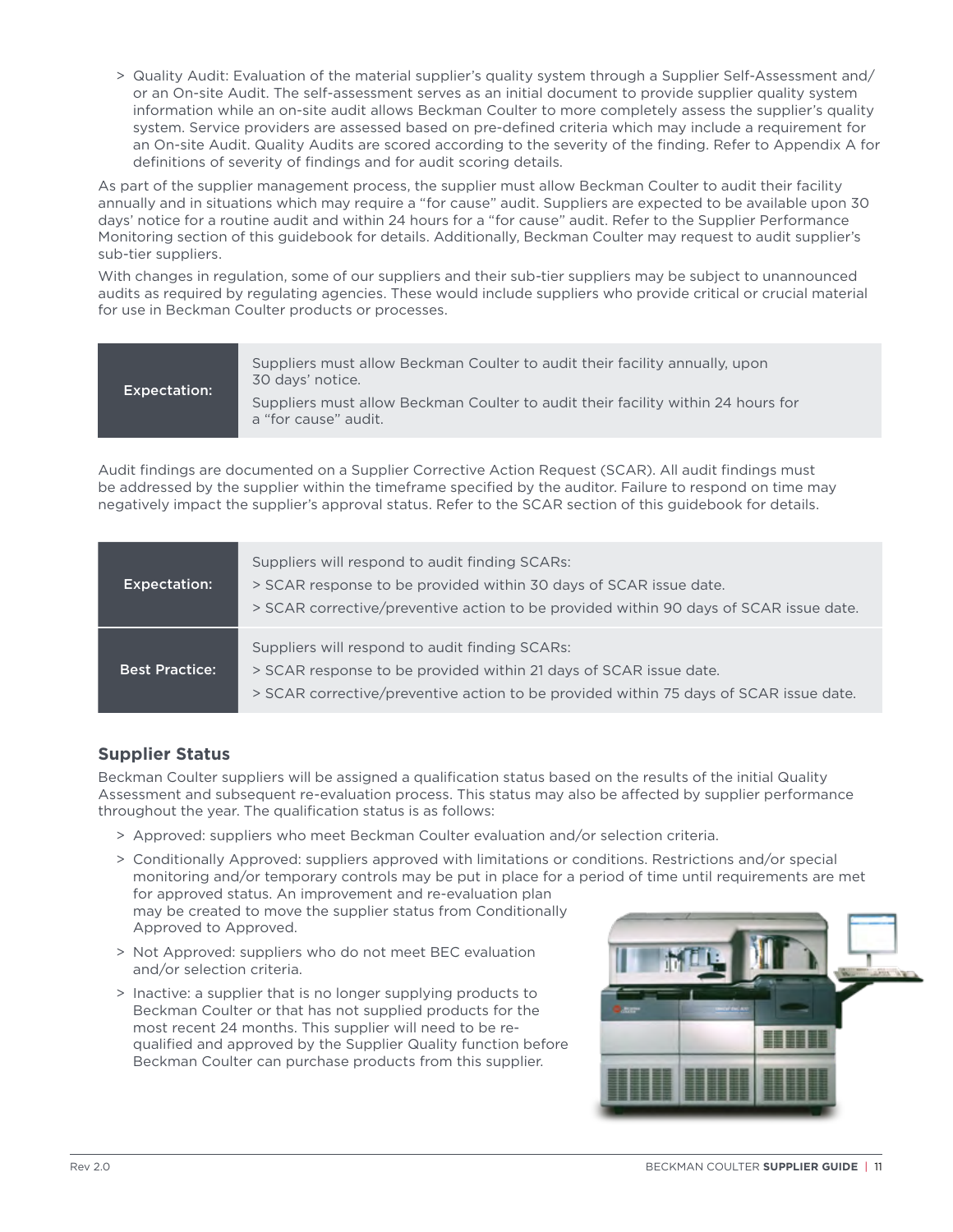# <span id="page-11-0"></span>**PROCUREMENT AND DELIVERY**

#### <span id="page-11-1"></span>**Purchase Orders**

Purchase orders are Buyer-generated documents that authorize purchase transactions. When accepted by the supplier, it becomes a contract binding on both parties. Purchase Orders from Beckman Coulter sites will include the following information:

> Taxable (Y or N)

> Buyer Identification

> Payment terms and Freight terms

> URL for Terms and Conditions

> Bill to Address and Ship to Address (including warehouse or organization to receive into)

- > Item Number, Revision and Description
- > Purchase Order Type (Blanket or Discrete)
- > Supplier Name and Address
- > Quantity, Unit of Measure and Unit Price (include currency type)
- > Delivery date and date order was placed

The PO may include:

- > Routing and transportation service provider instructions
- > Specification or drawing attached
- > Other necessary information, as needed

Refer to the Purchase Order for payment terms. Beckman Coulter Supplier Management operates under a standard of Net 90 Payment Terms or credit card, but terms may vary in different regions. Evaluation of payment terms are part of the overall business evaluation of our supply base.

#### <span id="page-11-2"></span>**Delivery**

The delivery date specified in the purchase order or subsequently mutually agreed upon will be the date on which the products must be delivered to Beckman Coulter's facility. On Time Delivery (OTD), the measure of material availability when expected, is defined as zero days late and no more than three days early. If items are received by Beckman Coulter more than three (3) days before the date due to be received, Beckman Coulter may return them at the supplier's expense. In the event that the supplier is late in delivering to the agreed upon date, the supplier would be responsible for expedite costs to remedy the past due deliveries. Refer to the Terms and Conditions applicable to the purchase order. For instructions on submitting invoices, contact your Beckman Coulter procurement representative.

Service suppliers are required to provide their services per the agreed upon date specified in the purchase order.

| <b>Expectation:</b> | Suppliers are expected to deliver materials on time; zero days late, and no more than<br>three days early. |
|---------------------|------------------------------------------------------------------------------------------------------------|
|                     | Suppliers are expected to provide services per the agreed upon date specified in the<br>purchase order.    |

For Suppliers of inbound material for U.S. Domestic manufacturing or warehousing, refer to the Beckman Coulter Inbound Routing Guide for direction and support for the safe and efficient transport of inbound material to our sites. This logistics and transportation routing guide is available through your Beckman Coulter Procurement representative.

#### <span id="page-11-3"></span>**Inventory Management**

Beckman Coulter aims to partner with suppliers that have strong inventory management programs in place and who are continuously improving lead times and cycle times. Beckman Coulter has developed an approach to inventory management that is focused on cost and volume. Beckman Coulter understands that different types of product may require different inventory management programs and we strive to collaborate with our suppliers to identify the right approach to inventory management for each product type.

Best Practice:

Beckman Coulter will partner with suppliers that have strong inventory management programs in place, for example, vendor managed inventory, stocking agreements, kanban, etc.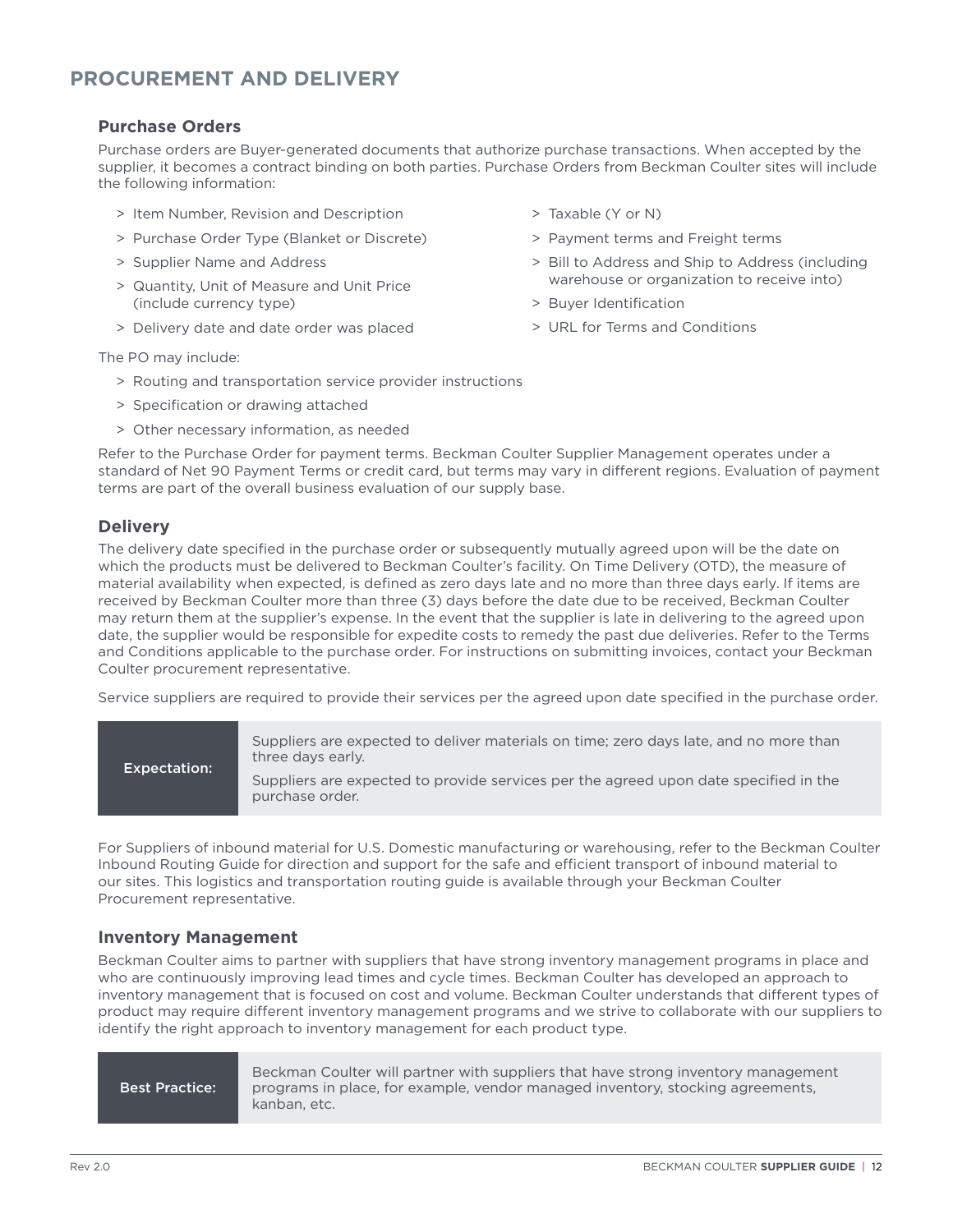# <span id="page-12-0"></span>**SUPPLIER PERFORMANCE MONITORING**

# <span id="page-12-1"></span>**Annual Supplier Re-Evaluation**

Annual Supplier Re-Evaluation is an integral part of our Supplier Management process related to Supplier Monitoring. The annual process allows each site to review supplier performance and complete a supplier re-evaluation. The results of this review may drive additional actions at both Beckman Coulter and the supplier, and in some cases may require re-assessment activities. The annual process is standardized across all of the Beckman Coulter sites however; site to site data and experiences with individual suppliers may differ and drive varying results.



The re-evaluation process includes a review of the following:

- > Beckman Coulter Product Risk which is based on an internal Beckman Coulter supplier categorization
- > Supplier Quality Risk which takes into account Supplier status (approved, conditionally approved, not approved), number of quality escapes related to supplier quality, and the number of SCAR's issued to the supplier
- > Supplier Business Risk potential impact to Beckman Coulter business and supply continuity
- > Supplier Audit Interval which reflects the last time that Beckman Coulter evaluated the Supplier's systems through either a Quality Self-Assessment or an On-site Quality or Process Audit

Once the annual re-evaluation is completed, each supplier will have an internal Beckman Coulter Audit Prioritization (APN) score. Based on that score, there may be actions necessary to evaluate and mitigate any risks identified through the annual review. These actions may include any of the following:

- > On-site quality system audit in the coming year
- > On-site product or process audit in the coming year
- > Supplier self-assessment audit/review in the coming year
- > Increased incoming inspection requirements at Beckman Coulter
- > Focused quality improvement activities to mitigate risk

After completion of the evaluation and subsequent activities, it is possible that the supplier status may be changed as a result of this process. Your Beckman Coulter site Supplier Quality representative will work closely with you through any post evaluation activities to help ensure that proper follow-up activities are fully understood and completed.

#### <span id="page-12-2"></span>**Product Qualification**

The qualification process at Beckman Coulter for new designs, changes to a design, supplier transfers of existing designs, or supplier manufacturing changes, is a multi-step process. Reliability is instrumental to our business and the qualification process is designed to not only show that products meet design requirements but that they will continue to meet these requirements over time, with the correct process monitoring steps in place. The product qualification may consist of the following items as based upon the component risk category as defined by Beckman Coulter:

First Articles: Product purchased from a supplier may require a First Article submission. First Article requirements are as follows:

- > Must consist of the requested quantity of the product produced using the finalized production process.
- > Must be manufactured to a revision controlled Beckman Coulter drawing. NOTE: Product manufactured to uncontrolled or red lined drawings are not considered First Articles.
- > Must be clearly identified on the outside of the package as First Article products.
- > Supplier must provide First Article inspection data for all drawing/specification requirements, unless otherwise specified, accompanied by a copy of the drawing/specification suitably marked for direct correlation between the data and the drawing features notes, etc.
	- i. The data should be submitted on a Beckman Coulter provided First Article Inspection Report (FAIR) form when provided, in both hard copy and electronic versions.
	- ii. Electronic Data should be sent to Beckman Coulter prior to the product shipments for evaluation to avoid unnecessary delays in return shipping or remanufacturing of the product.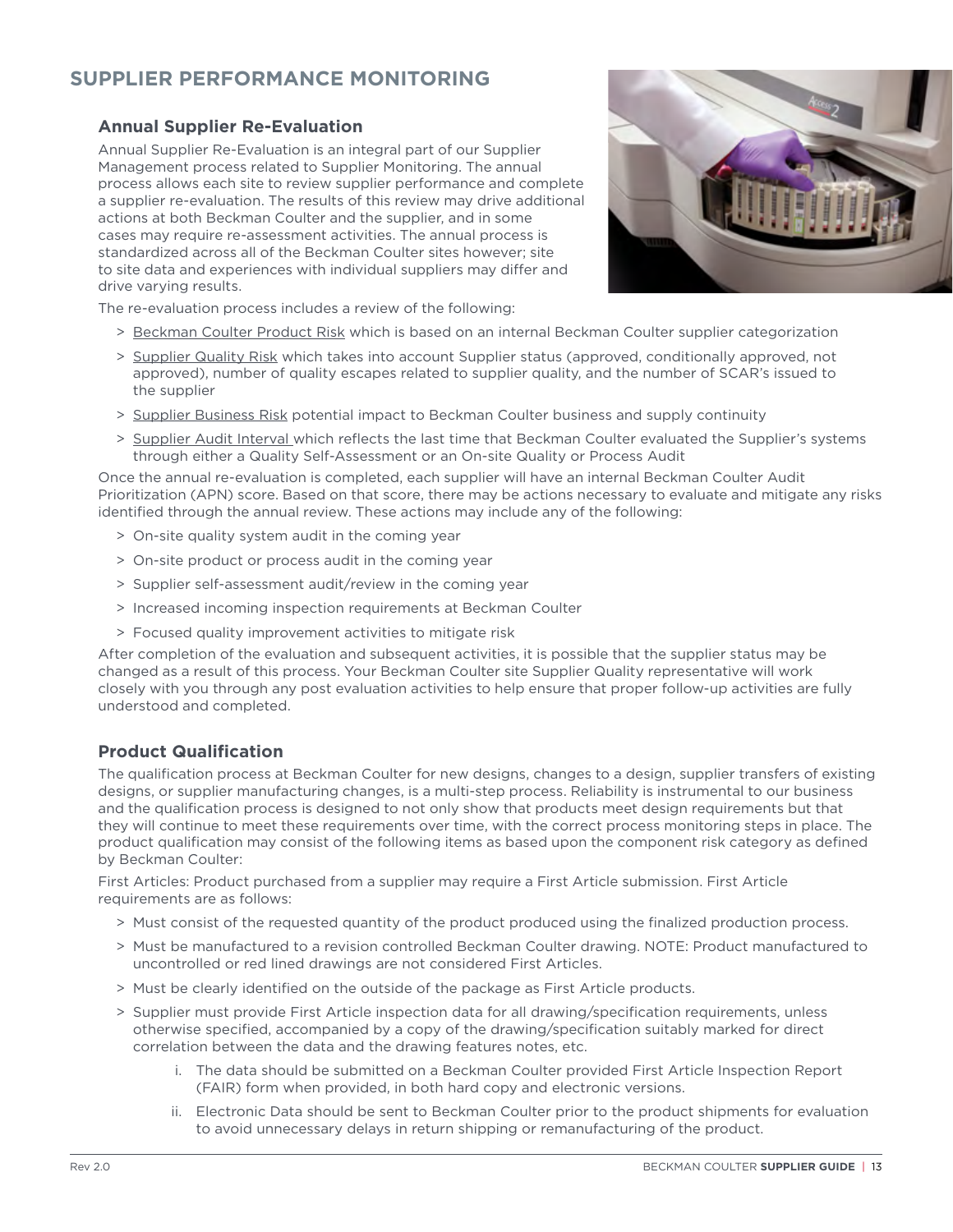Fit and/or Functional Tests: If required per the qualification plan, products for fit and/or functional testing will be included in the request for First Article product. Fit and/or functional test products will be evaluated and may include evaluation of the individual product, evaluation with sub-assemblies or evaluation with fully functional units based on product complexity and overall risk.

Process Performance Index (Ppk): The supplier may be required to provide initial process performance data during the product qualification process. This requirement will be communicated to the supplier in advance and will outline the critical to quality specifications to be evaluated as well as minimum sample size requirements. A minimum Ppk requirement will be specified prior to the qualification process. Failure to meet the minimum Ppk requirements may result in not achieving qualification status, require process changes and requalification or increased process controls which may include 100% inspection at the supplier.

| <b>Expectation:</b>   | Suppliers will provide process capability data during product qualification.                                               |
|-----------------------|----------------------------------------------------------------------------------------------------------------------------|
| <b>Best Practice:</b> | Suppliers should meet a Ppk of 1.33 for critical to quality characteristics and 1.00 for<br>other control characteristics. |

Measurement System Analysis (MSA): Beckman Coulter expects suppliers to have a program in place to assess the accuracy, repeatability and reproducibility of measurement systems used to monitor and control the manufacturing of Beckman Coulter products. The P/T ratio is the ratio of the precision of a measurement system to the (total) tolerance of the feature being measured. The P/T ratio is computed as: (6\*measurement system standard deviation) / (total tolerance of the feature being measured). Measurement systems should have a P/T ratio <10% for major critical to quality features and <30% for any remaining control features. Beckman Coulter's Supplier Quality representative may request copies of MSA studies for measurement systems used for in-process or final inspection of Beckman Coulter products.

Reference ASTM E2782, Standard Guide for Measurement Systems Analysis (MSA) or contact a Beckman Coulter Supplier Quality representative for further guidance on evaluating measurement systems accuracy, repeatability and reproducibility.

| <b>Expectation:</b>   | Suppliers will use Measurement System Analysis to assess the accuracy, repeatability<br>and reproducibility of measurement systems.                                                                                           |
|-----------------------|-------------------------------------------------------------------------------------------------------------------------------------------------------------------------------------------------------------------------------|
| <b>Best Practice:</b> | Suppliers should use an industry recognized MSA standard, for example, ASTM E2782.<br>Measurement systems should have a P/T ratio <10% for major critical to quality features<br>and <30% for any remaining control features. |

#### **Supplier Process Controls**

The supplier is required to have a documented plan identifying their controls for all Critical To Quality (CTQ) features. The plan shall include the followings at a minimum:

- > Supplier name
- > Beckman Coulter part number
- > Specification including tolerance
- > Sample Size and measurement frequency of all CTQs
- > Inspection equipment used
- > Identify data and/or quality certificates to be sent with each shipment, if required

| <b>Expectation:</b>   | Suppliers will provide process capability data during product qualification.                                               |
|-----------------------|----------------------------------------------------------------------------------------------------------------------------|
| <b>Best Practice:</b> | Suppliers should meet a Ppk of 1.33 for critical to quality characteristics and 1.00 for<br>other control characteristics. |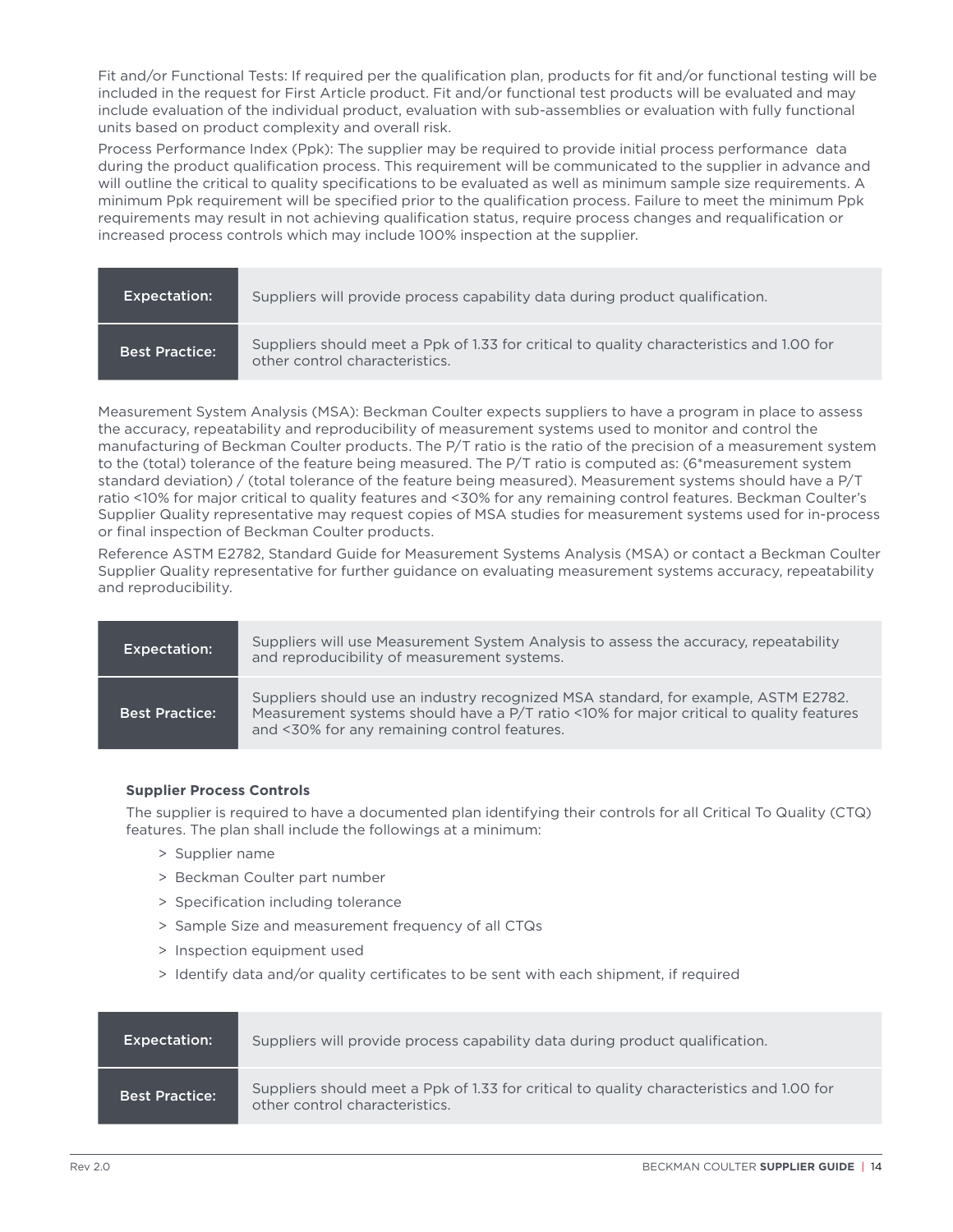#### **Additional Supplier Testing**

The supplier may be required to provide test results for any testing requirements stated in the component qualification plan. Examples of performance testing are:

- > XRF Testing for RoHS compliance
- > Automated Optical Inspection (AOI) inspection of PCB
- > Takaya (Flying Probe Tester: In-circuit and functional testing)
- > Cable scan test: Continuity checkers and resistance measurements
- > HP 3070 Test: voltage, resistance, capacitance and inductance measurements

#### **Supplier IQ/OQ/PQ**

An IQ/OQ/PQ may be required when the supplier is building or installing equipment or molds to manufacture the component being qualified. High volume injection molded consumable equipment is an example.

#### <span id="page-14-0"></span>**Product Documentation**

Supplier documentation should follow Good Documentation Practices. Suppliers may be requested to provide inspection data, product certifications, certificates of conformity, certificates of analysis, etc., for each manufactured lot of product shipped or for each service provided to Beckman Coulter. It is the expectation that suppliers maintain this data and have it readily available.

#### **Control of Documents:**

Suppliers must establish, maintain, and document procedures to control all Quality Management System documentation and all data generated under the Quality Management System. The Supplier must have current revisions of documents available at all appropriate locations. Suppliers must have a documented procedure for the control and distribution of drawings and/or standards. Obsolete drawings must be destroyed or appropriately identified as such for limited distribution.

#### **Control of Records:**

Suppliers are expected to maintain production and quality records and any test results required as part of the specifications for each manufactured lot of a product for at least six (6) years from the date of delivery of the product, and will provide Beckman Coulter with copies of such records upon request. Records must be stored in an environment that will prevent deterioration, damage, or loss. Electronic record approvals and storage should comply with 21 CFR Part 11 requirements.

#### <span id="page-14-1"></span>**Incoming Inspection**

Suppliers should exercise good manufacturing lot control methods. Product manufactured for Beckman Coulter should be clearly identified and tracked by lot. A lot is defined as one or more components or finished devices that consist of a single type, model, class, size, composition, or software version that are manufactured under essentially the same conditions and that are intended to have uniform characteristics and quality within specified limits. Data collected for process controls and final inspection should be collected, maintained and provided on a lot basis, if requested by Beckman Coulter.

Suppliers are expected to maintain adequate quality systems and processes for the provision of 100% conforming product so that incoming inspection by Beckman Coulter is not required. At the discretion of each Beckman Coulter site, incoming inspection may be implemented for ongoing verification of purchased product.

| Expectation:          | Suppliers will provide 100% conforming material.                                                                                                                                 |
|-----------------------|----------------------------------------------------------------------------------------------------------------------------------------------------------------------------------|
| <b>Best Practice:</b> | Suppliers should maintain adequate quality systems and processes for the provision of<br>100% conforming product so that incoming inspection by Beckman Coulter is not required. |

Selected products that meet the requirements may be identified as potential candidates for a Dock to Stock (DTS) program at Beckman Coulter. After proven quality history and controls at the supplier, products may bypass incoming inspection at Beckman Coulter. The supplier would continue to maintain their process controls and final inspection at their own facility and maintain inspection data on all lots sent to Beckman Coulter for possible future reference. Product placement into this category is at the discretion of the supplier quality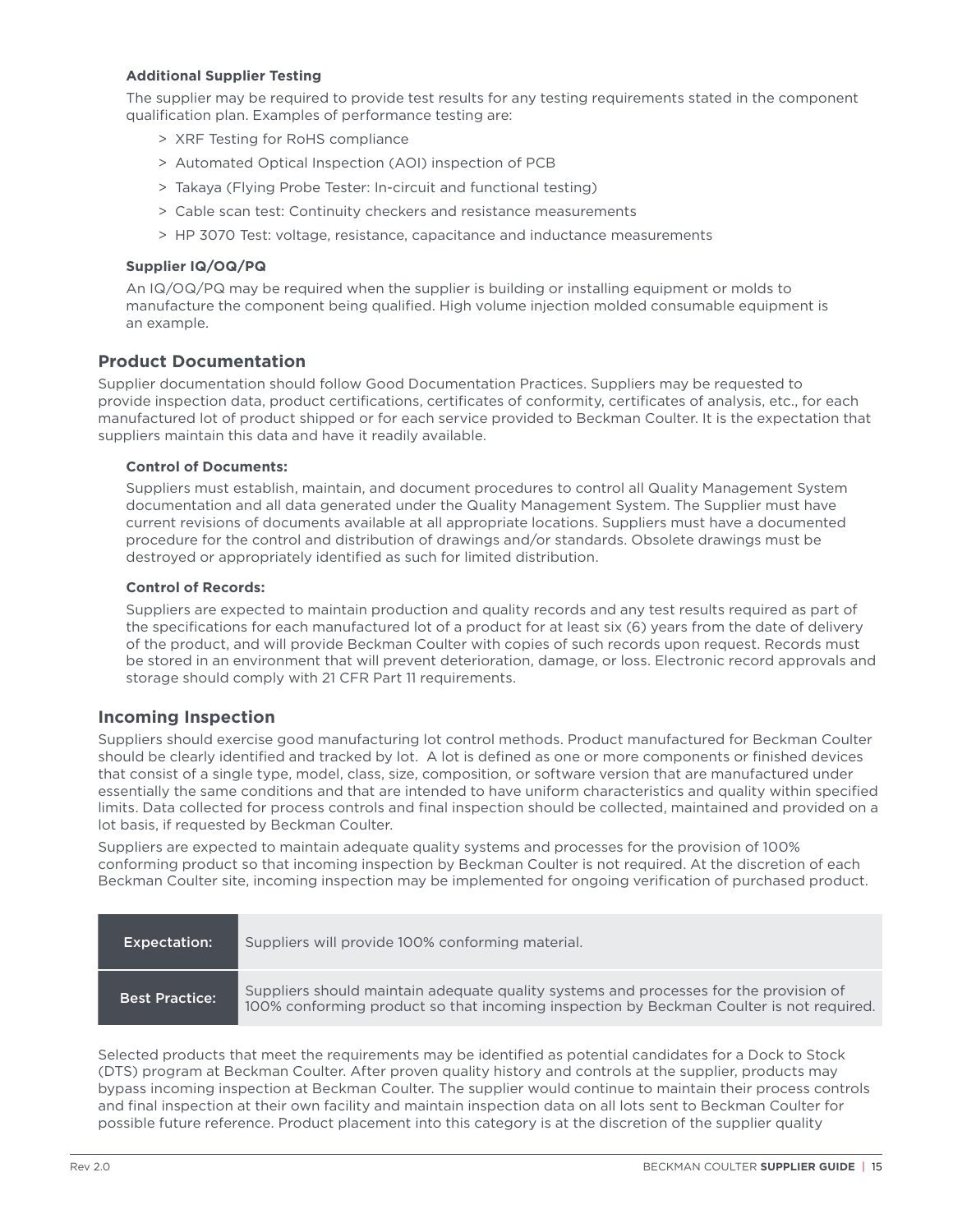representative and products may be removed from this program and re-enter incoming inspection status at any time. Each Beckman Coulter site will have specific requirements around which products may be considered for a DTS status.

## <span id="page-15-0"></span>**Nonconforming Product**

Beckman Coulter expects the supplier to maintain adequate quality systems and processes for the provision of 100% conforming product. Suppliers are expected to have active and effective internal processes to detect and prevent shipment of nonconforming product to Beckman Coulter.



| <b>Expectation:</b> | Suppliers are expected to maintain adequate quality systems for the provision of 100%<br>conforming product.                       |
|---------------------|------------------------------------------------------------------------------------------------------------------------------------|
|                     | Suppliers are expected to have active and effective internal processes to detect and<br>prevent shipment of nonconforming product. |

Product known by the supplier to be nonconforming to specifications will not be shipped to Beckman Coulter without prior written approval. The supplier will submit a request for deviation to the appropriate contact within Beckman Coulter. This request will include a complete description of the nonconformance, the cause of the nonconformance, and the corrective action the supplier will implement to permanently resolve the root cause. A sample of the nonconforming product may be requested by Beckman Coulter for evaluation. Unless otherwise instructed, the supplier will hold the nonconforming product until receipt of Beckman Coulter approved deviation of authorization to ship.

Discrepancy reports will be generated for each instance of nonconforming purchased product found at Beckman Coulter. The supplier will receive notification of nonconformities that are clearly or potentially caused by the supplier through the site specific nonconforming product process.

Nonconforming product data is used to monitor and measure supplier's quality performance and to identify negative quality trends and specific areas for improvement.

# <span id="page-15-1"></span>**Immediate Notification of Quality Issues**

Suppliers are to verbally notify Beckman Coulter immediately of potential product quality escapes, and then follow up in writing, if the supplier becomes aware of any quality control or other information that suggests an adverse impact on products that have been provided to Beckman Coulter or on the ability of products to meet or to continue to meet specifications. Suppliers are to notify Beckman Coulter if product supplied to Beckman Coulter is under regulatory inspection or, in the course of a regulatory inspection, negative findings are made related to quality issues.

| <b>Expectation:</b> | Suppliers are to notify Beckman Coulter immediately if they become aware of any<br>adverse impact on the products provided to Beckman Coulter or on the ability of<br>products to meet specifications. |
|---------------------|--------------------------------------------------------------------------------------------------------------------------------------------------------------------------------------------------------|
|                     | Suppliers are to notify Beckman Coulter if product supplied is under regulatory<br>inspection or, in the course of regulatory inspection, negative findings are made related<br>to quality issues.     |

# <span id="page-15-2"></span>**Customer Complaints**

As needed, Beckman Coulter may require suppliers to assist with complaint investigations to investigate the cause of complaints initiated by Beckman Coulter customers. Corrective actions will be required if the product is deemed to be out of compliance with the specifications or attributed to a supplier related cause. Suppliers are expected to provide thorough and timely support to complaint investigations and resolution.

Expectation: Suppliers are expected to provide thorough and timely support to complaint investigations and resolution.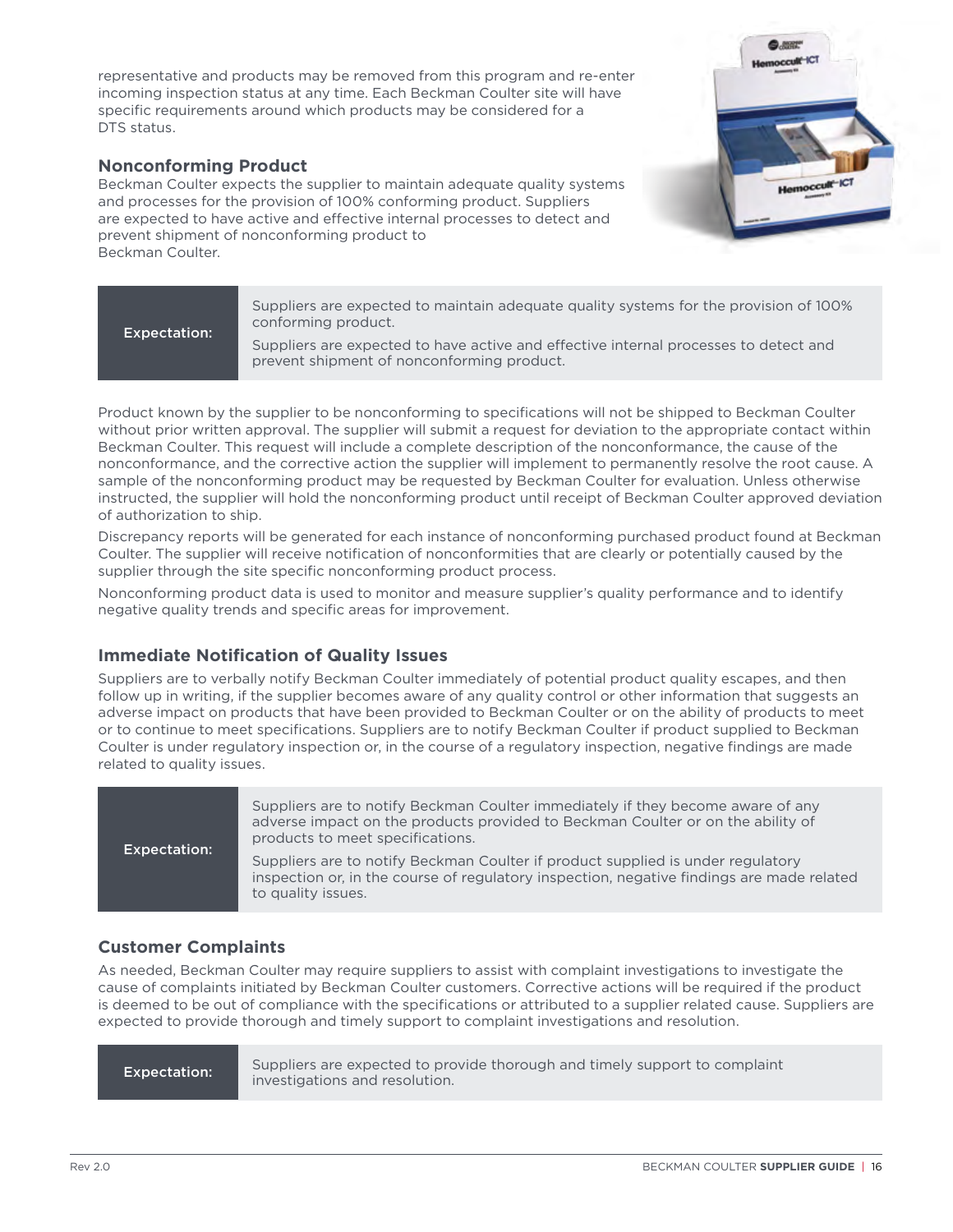# <span id="page-16-0"></span>**Corrective Action**

Suppliers are expected to have a robust system for corrective action. A robust corrective action process eliminates the cause(s) of the nonconformities in order to prevent reoccurrence. Suppliers shall investigate resolution to nonconformities using a process of their choosing. Some examples of widely used processes are 5 Whys, 8D, and DMAIC. Suppliers needing help in establishing such as system shall contact the applicable Supplier Quality representative for assistance.

| <b>Expectation:</b>   | Suppliers will have a robust system for corrective action.                                                       |
|-----------------------|------------------------------------------------------------------------------------------------------------------|
| <b>Best Practice:</b> | Suppliers should use a standard process for investigation of nonconformities.<br>for example, 5 Whys, 8D, DMAIC. |

## <span id="page-16-1"></span>**Supplier Corrective Action Request (SCAR)**

A formal request for corrective action will be issued to suppliers for high impact or repeat quality issues per the Beckman Coulter guidelines for escalation of quality or delivery issues.

The supplier is expected to identify the root cause for the problem, take containment action and countermeasures, and determine and implement appropriate and preventive corrective actions to eliminate the root cause.

The supplier's corrective action plan shall address at minimum the immediate correction (what was done to prevent further shipment of the defective product), the root cause (identifying the procedural or process element that fundamentally allowed the defect to happen), and the root cause corrective action (what action(s) are to be taken against the root cause, by when, and by whom). It is Beckman Coulter's expectation that the supplier will complete the SCAR process according these timelines:

- > Supplier SCAR response is to be completed within 30 days of the SCAR issue date with the results of the investigation, identification of root cause and corrective/preventive action plan.
- > Supplier SCAR corrective and preventive actions are to be completed within 90 days of the SCAR issue date. The supplier is expected to provide objective evidence of the actions taken.

*Note: The supplier is to contact the Beckman Coulter Supplier Quality representative in advance of these dates if they are not able to meet this timeframe.*

| <b>Expectation:</b>   | SCAR response to be provided within 30 days of SCAR issue date.<br>SCAR corrective/preventive action to be completed within 90 days of SCAR issue date. |
|-----------------------|---------------------------------------------------------------------------------------------------------------------------------------------------------|
| <b>Best Practice:</b> | SCAR response to be provided within 21 days of SCAR issue date.<br>SCAR corrective/preventive action to be completed within 75 days of SCAR issue date. |

Beckman Coulter requires follow-up on each corrective action submitted. Follow-up shall be performed in a timely manner by the applicable Beckman Coulter supplier quality designee to assure that the actions were taken as noted in the corrective action submission and were effective in addressing the root cause, thus preventing reoccurrence.

Beckman Coulter will provide the supplier with formal acceptance and closure of the SCAR.

Recurrence of the same nonconformity in product produced after implementation of a corrective action will result in issuance of another SCAR and may result in a change of supplier qualification status or an on-site audit until the issue is fully resolved.

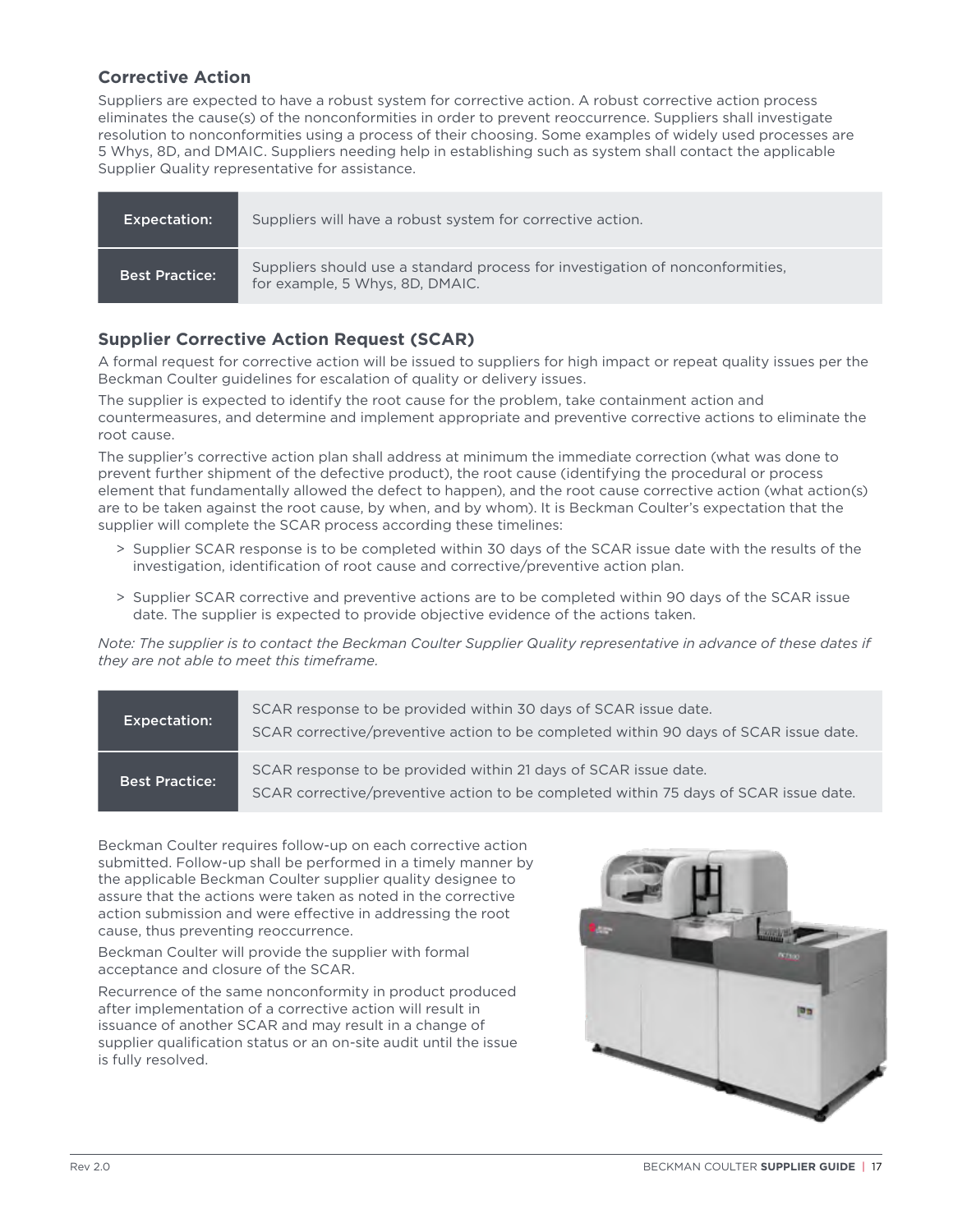# <span id="page-17-0"></span>**SUPPLIER DEVELOPMENT**

## <span id="page-17-1"></span>**Continuous Improvement**

Beckman Coulter follows the Danaher Business System (DBS) model. This is a systematic approach to driving improvement across all functions of the business. Beckman Coulter is willing to use DBS tools and processes with key suppliers to improve supplier performance.

The supplier is to establish ongoing programs intended to improve the quality of the products and the supplier's productivity. Beckman Coulter and the supplier will partner in discussing quality improvement activities, issues and opportunities. Both parties will agree to make themselves available to drive improvement that will benefit the applicable product, process, and/or service provided.

#### <span id="page-17-2"></span>**Cost Management**

The supplier will work to drive product and process efficiencies in the manufacturing of the products or in the provision of services to target cost reductions of 5% annually on Beckman Coulter's total purchases. Reductions may be associated with, without limitation, productivity, contract product pricing, logistics costs, quality improvement, inventory, manufacturing efficiencies and new business opportunities.

# <span id="page-17-3"></span>**Total Cost of Quality**

Beckman Coulter looks at the overall cost of doing business with its suppliers, including the cost of poor quality. There are costs associated with processing, handling, and managing poor quality. Suppliers are expected to provide products which meet our requirements. The supplier is to utilize its best efforts to achieve a "zerodefect" objective and to deliver defect-free products to Beckman Coulter at the lowest possible cost as defined and measured by Beckman Coulter's system for measuring supplier performance.

#### <span id="page-17-4"></span>**Supplier Scorecards**

Beckman Coulter uses Supplier Scorecards to assess the performance of selected suppliers by using Key Performance Indicators (KPIs) for Quality, On-Time Delivery, Cost Performance and Payment Terms. Innovation points are awarded to suppliers who are engaged with Beckman Coulter in significant projects.

Scores are assigned to each KPI, and a Total Score and the percentile rank is calculated. Follow up actions may be required as a result of this process. Refer to Appendix B for details of the Supplier Scorecard calculations.

#### <span id="page-17-5"></span>**Supplier Business Reviews**

Selected suppliers may go through a review process as deemed fit by the applicable Beckman Coulter business unit. The purpose is to review supplier performance regarding quality, delivery, cost and innovation. It can include topics such as strategic sourcing and new product development. Both Beckman Coulter and the supplier provide overviews and any gaps are discussed.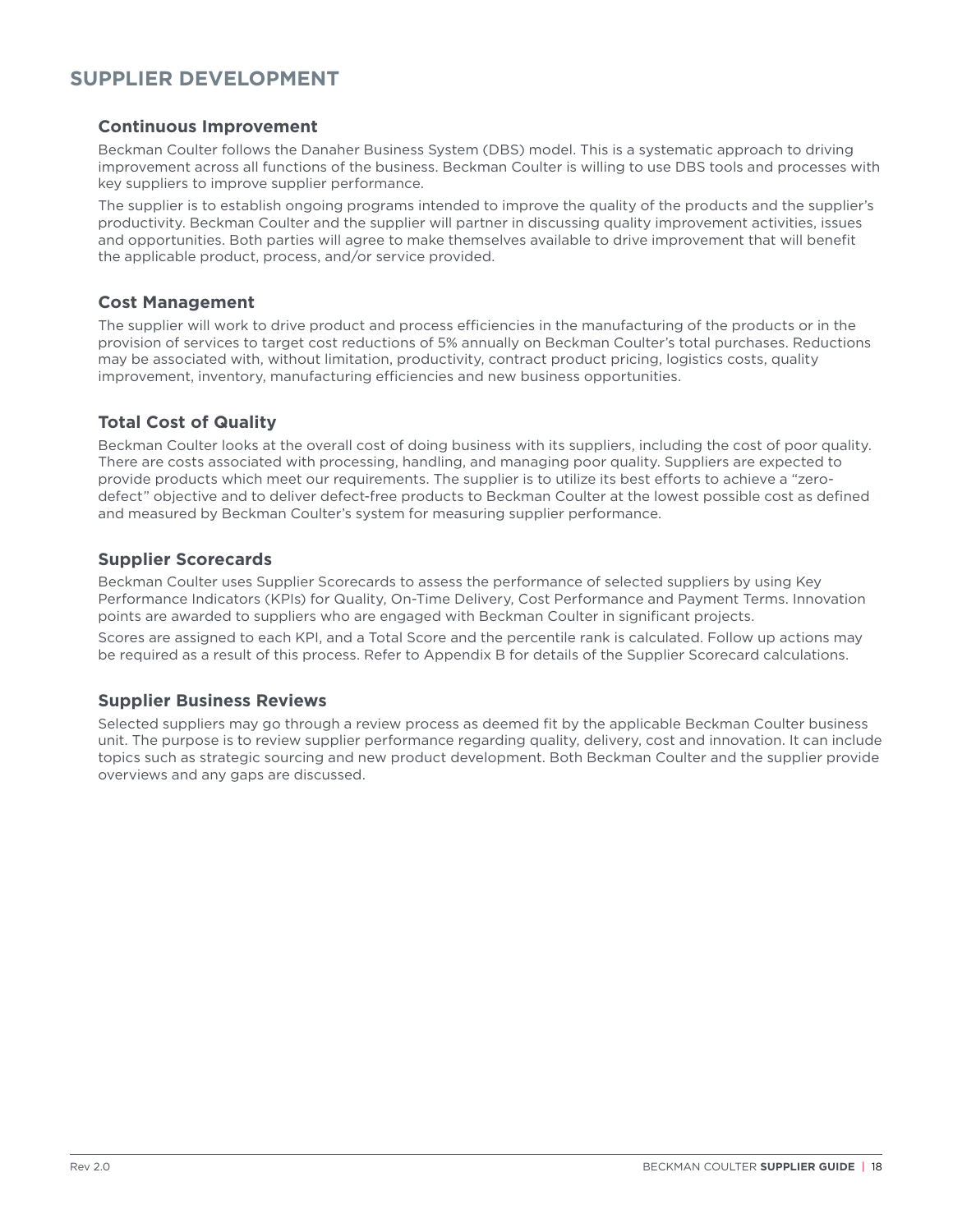

# <span id="page-18-0"></span>**FURTHER GUIDANCE**

The Supplier Guidebook has been developed as a reference document for our supply base to provide an overview of Beckman Coulter's Global approach to Supplier Management. For additional guidance and site-specific requirements, contact your Beckman Coulter Procurement and/or Quality representative.

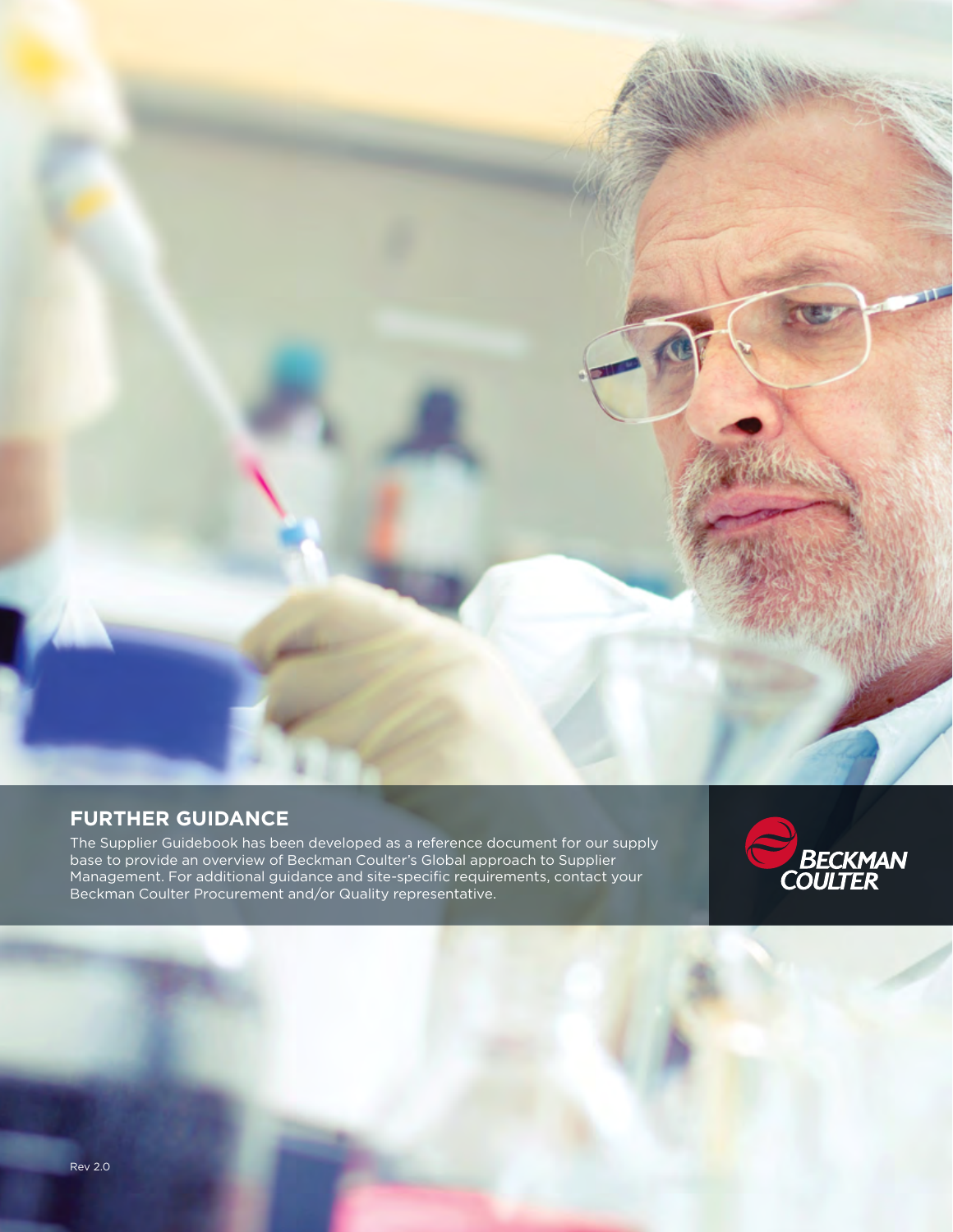# <span id="page-19-0"></span>**APPENDIX A, QUALITY AUDITS**

A supplier nonconformity is defined as the non-fulfillment of specified requirements. It is a failure to comply with a provision of an approved policy, specification, procedure, regulation or standard, substantiated by observation, logical conclusion or objective evidence, singly or in combination.

# **Classifications of Nonconformities:**

| <b>High Severity</b>      | A nonconformity that indicates<br>> The absence of quality management system elements or processes required<br>> An identified failure to meet product or service claims<br>> An identified safety risk to user or patient<br>> The identification of adulterated or mislabeled product<br>> Repeat medium severity nonconformities during the audit                                                                                                                        |
|---------------------------|-----------------------------------------------------------------------------------------------------------------------------------------------------------------------------------------------------------------------------------------------------------------------------------------------------------------------------------------------------------------------------------------------------------------------------------------------------------------------------|
| Medium<br><b>Severity</b> | A nonconformity that indicates<br>> The incomplete and inadequate implementation of quality management system<br>elements or processes or highly ineffective operation of one or more required<br>quality management system processes or subsystems<br>> Conditions with the potential for adverse effects on: product and user/patient<br>safety, proper labeling and branding, adulteration and service quality<br>> Repeat low severity nonconformities during the audit |
| <b>Low Severity</b>       | A nonconformity that indicates<br>> A weakness in or failure to fully implement a required quality management system<br>element or process. Low severity nonconformities<br>> May be isolated incidents of non-fulfillment of requirements<br>> Typically do not indicate systemic failures of the quality management system<br>> Are unlikely to result in product adulteration, misbranding, or in adverse safety<br>effects for users/patients                           |

# **Audit Scoring and Supplier Qualification Status**

*Note: Material Suppliers only. Service Provider approval is based on whether or not they can meet the predefined selection criteria.*

All Audit / Self-Assessments start with a score of 100 pts. and deductions are made based on the audit results.

|                                                                | <b>DEDUCTIONS</b>                                    |
|----------------------------------------------------------------|------------------------------------------------------|
| High Severity Items unaddressed or missing                     | -41                                                  |
| Medium Severity Items unaddressed or missing                   | -8                                                   |
| Low Severity Item unaddressed or missing                       | $-4$                                                 |
| New / Prospective Supplier Status<br>is determined as follows: | <b>Active Supplier</b><br>Re-evaluation              |
| $\Box$ Audit score of 100 - 75 = Approved                      | $\Box$ Audit score of 100 - 75 = Approved            |
| $\Box$ Audit score of 74 - 60 = Conditionally Approved         | $\Box$ Audit score below 75 = Conditionally Approved |
| $\Box$ Audit score below 60 = Not Approved                     |                                                      |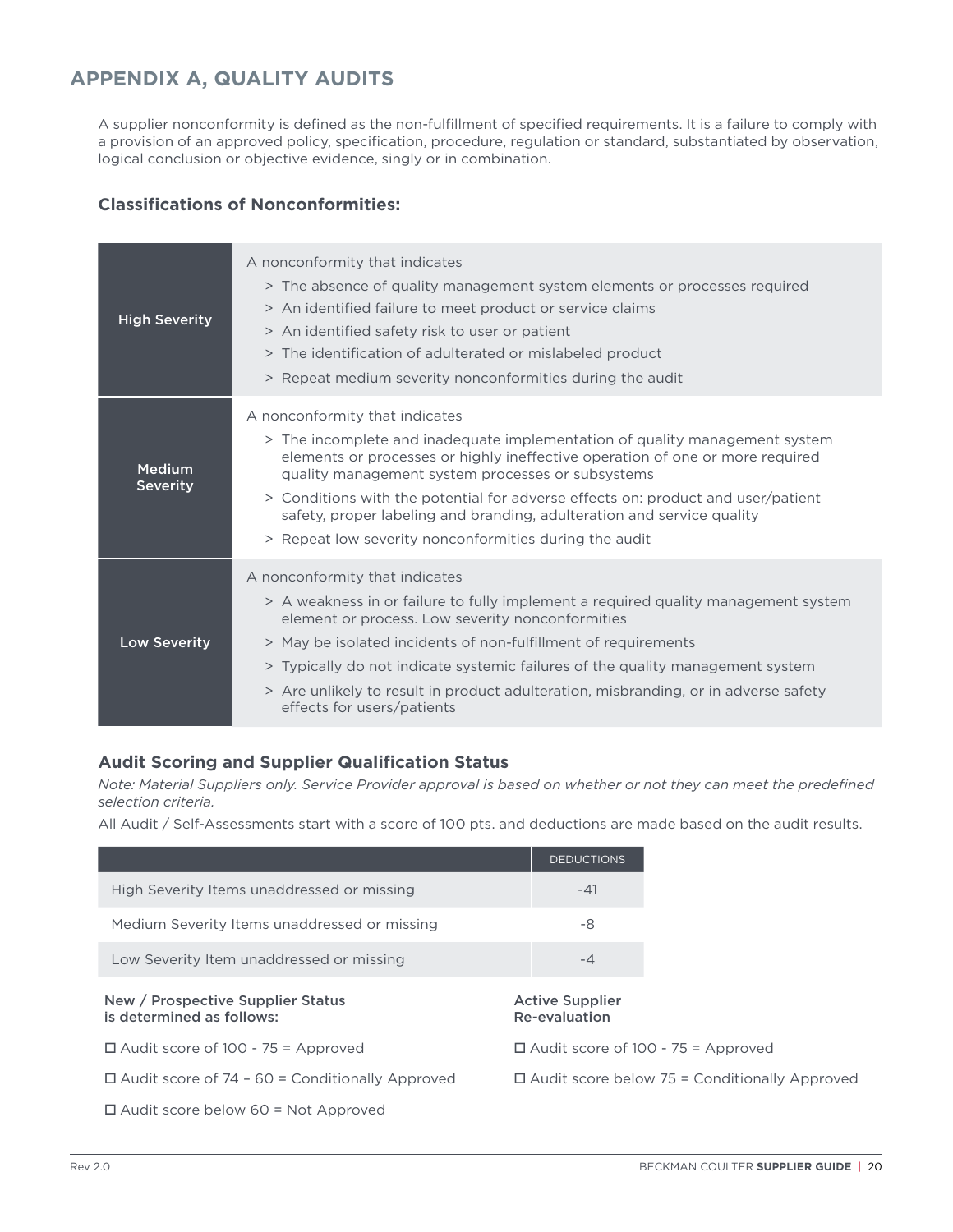# <span id="page-20-0"></span>**APPENDIX B, SUPPLIER SCORECARD CALCULATIONS**

The Supplier Scorecard evaluates selected suppliers on the following Key Performance Indicators (KPI):

- > Total Score: The number of Points Earned divided by the Points Possible.
- > Quality Score: The Summation of Quality KPI's (Field Action Score, Non-Conformance Score, and SCAR Score).
- > Non-Conformance Rate: The number of supplier caused non-conformances divided by a logarithmic function of the lots received. Note: Development material is excluded.
- > SCAR: Count of Supplier Corrective Action Requests Issued failing to meet requirements including Part Quality, Labeling / Packaging, Delivery, Responsiveness, or Documentation. Note: Audit finding SCARs are excluded.
- > SCAR Rate: The number of SCARs divided by a logarithmic function of the lots received.
- > On Time Delivery: A measure of material availability when expected. This metric is calculated by the number of shipments without issues divided by the total number of shipments expressed as a percentage.
- > PPV: Purchase Price Variance is the difference in the Standard Cost (set annually) and the purchase price on the invoice and/or purchase order expressed as a percentage reduction of the spend. A positive number is favorable. The metric is capped at 4% savings for all suppliers.
- > Delivery Escapes: Events when material or finished goods have left Beckman Coulter control prior to discovery of a supplier caused defect. These events require external containment actions, for example, Stop Ship, Part Corrective Actions or Recall.
- > Innovation Points: awarded to suppliers who are engaged with Beckman Coulter in significant projects.